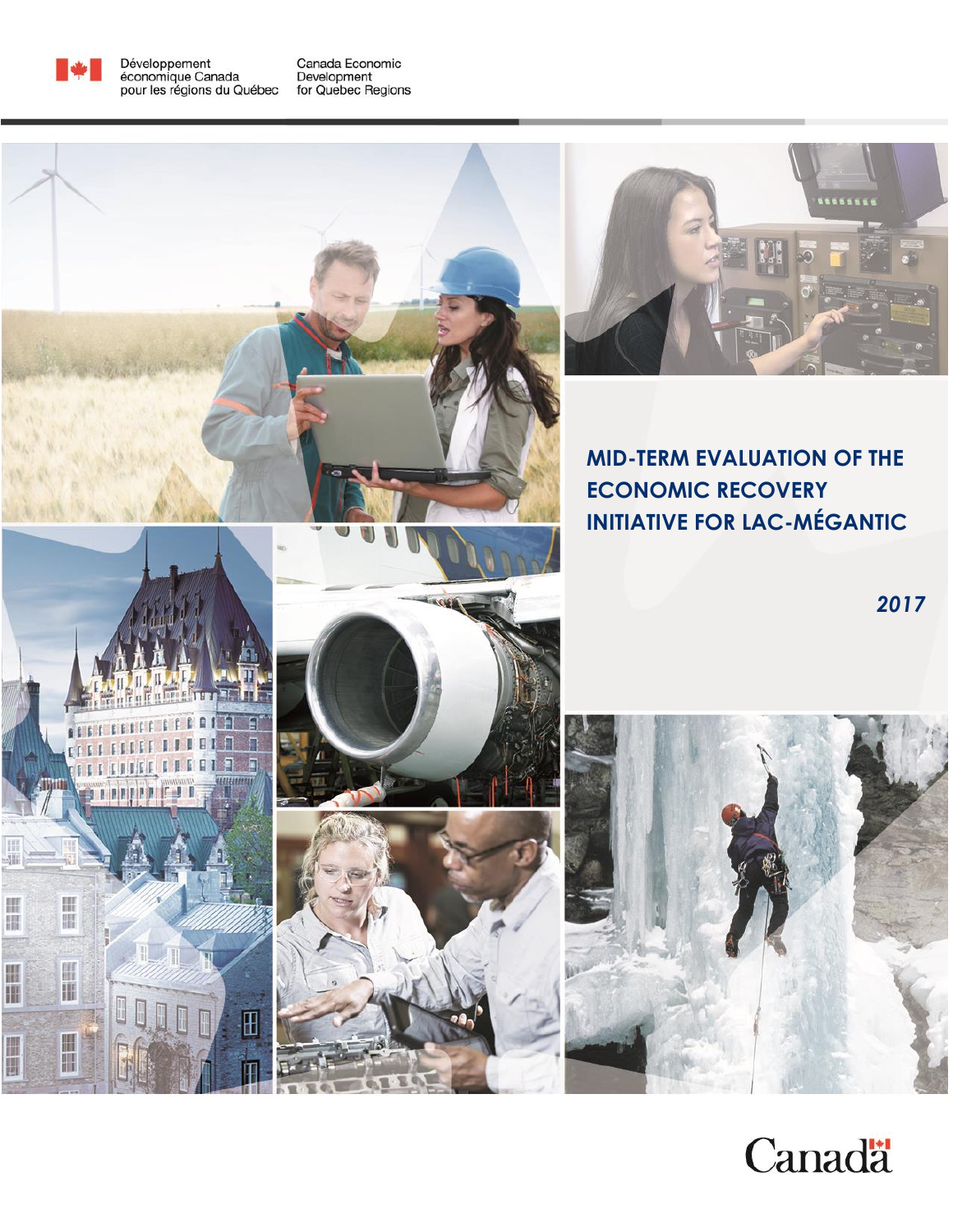#### **Published by**

Canada Economic Development for Quebec Regions Montreal, Quebec H3B 2T9 **www.dec-ced.gc.ca**

© Her Majesty the Queen in Right of Canada, as represented by the Minister of Innovation, Science and Economic Development and Minister Responsible for CED, 2017

**Catalogue:** Iu90-4/59-2018E-PDF **ISBN or ISSN:** 978-0-660-24409-9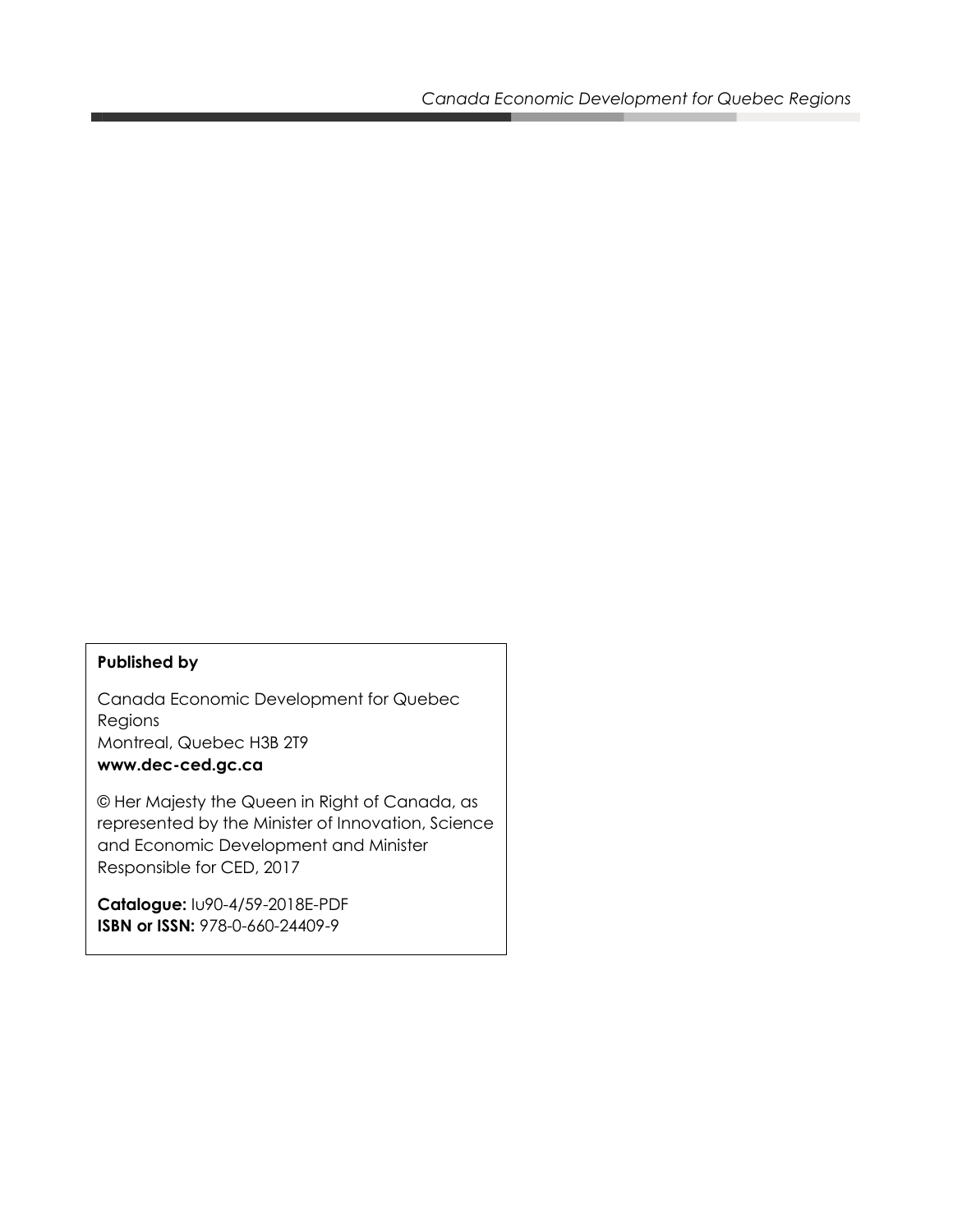# **Table of Contents**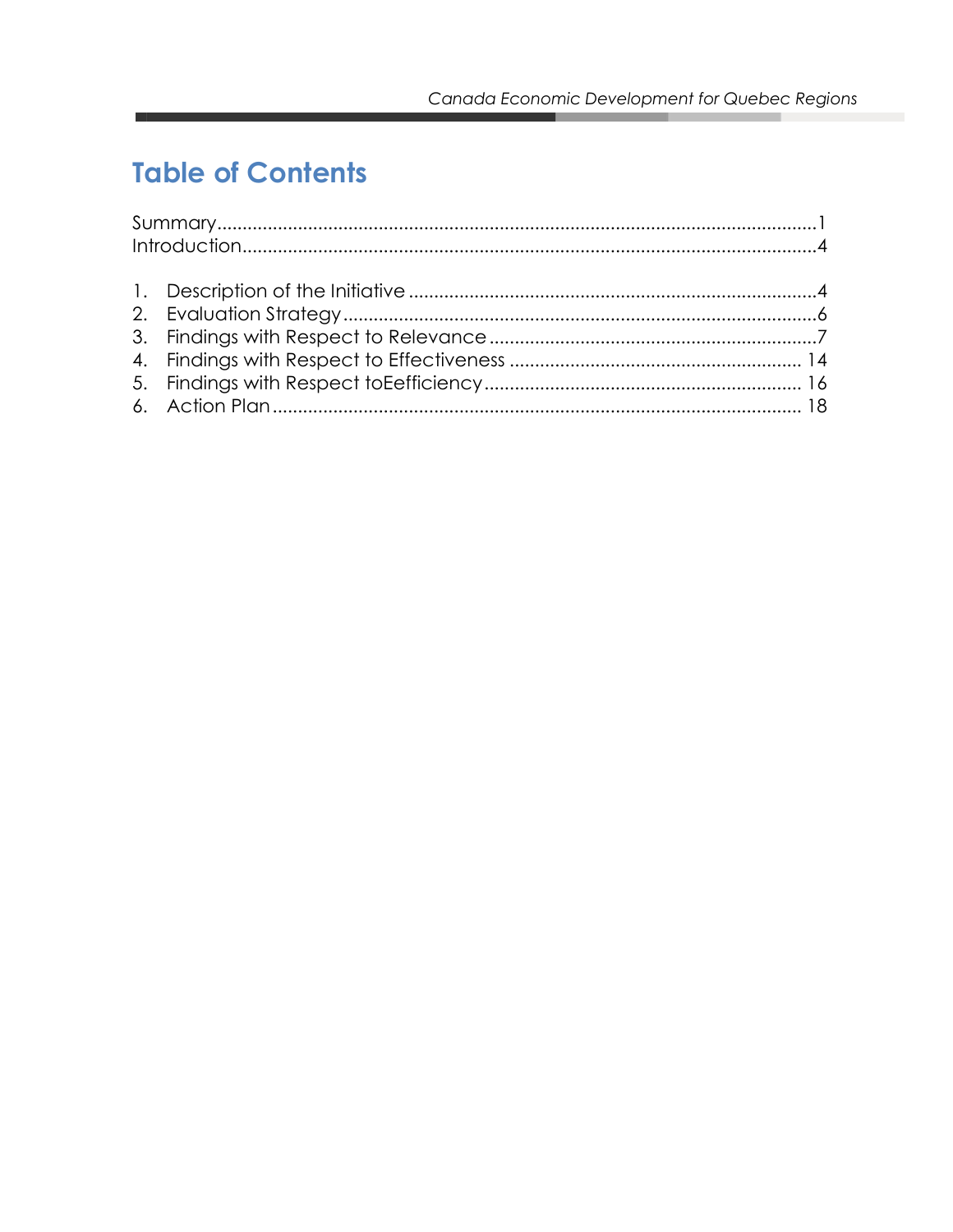# <span id="page-3-0"></span>**List of Acronyms**

| <b>CED</b>   | Canada Economic Development for Quebec Regions                                                                         |
|--------------|------------------------------------------------------------------------------------------------------------------------|
| <b>CFDC</b>  | Community Futures Development Corporation                                                                              |
| <b>MAMOT</b> | Ministère des affaires municipales et de l'occupation du<br>territoire du Québec                                       |
|              | MDDELCC Ministère du développement durable, de l'environnement et<br>de la lutte aux changements climatiques du Québec |
| <b>MESI</b>  | Ministère de l'économie de la science et de l'innovation du<br>Québec                                                  |
| <b>MSP</b>   | Ministère de la sécurité publique du Québec                                                                            |
| <b>NPO</b>   | Non-Profit Organization                                                                                                |
| <b>QEDP</b>  | Quebec Economic Development Program                                                                                    |
| <b>RCM</b>   | <b>Regional County Municipality</b>                                                                                    |
| <b>SME</b>   | <b>Small and Medium Enterprise</b>                                                                                     |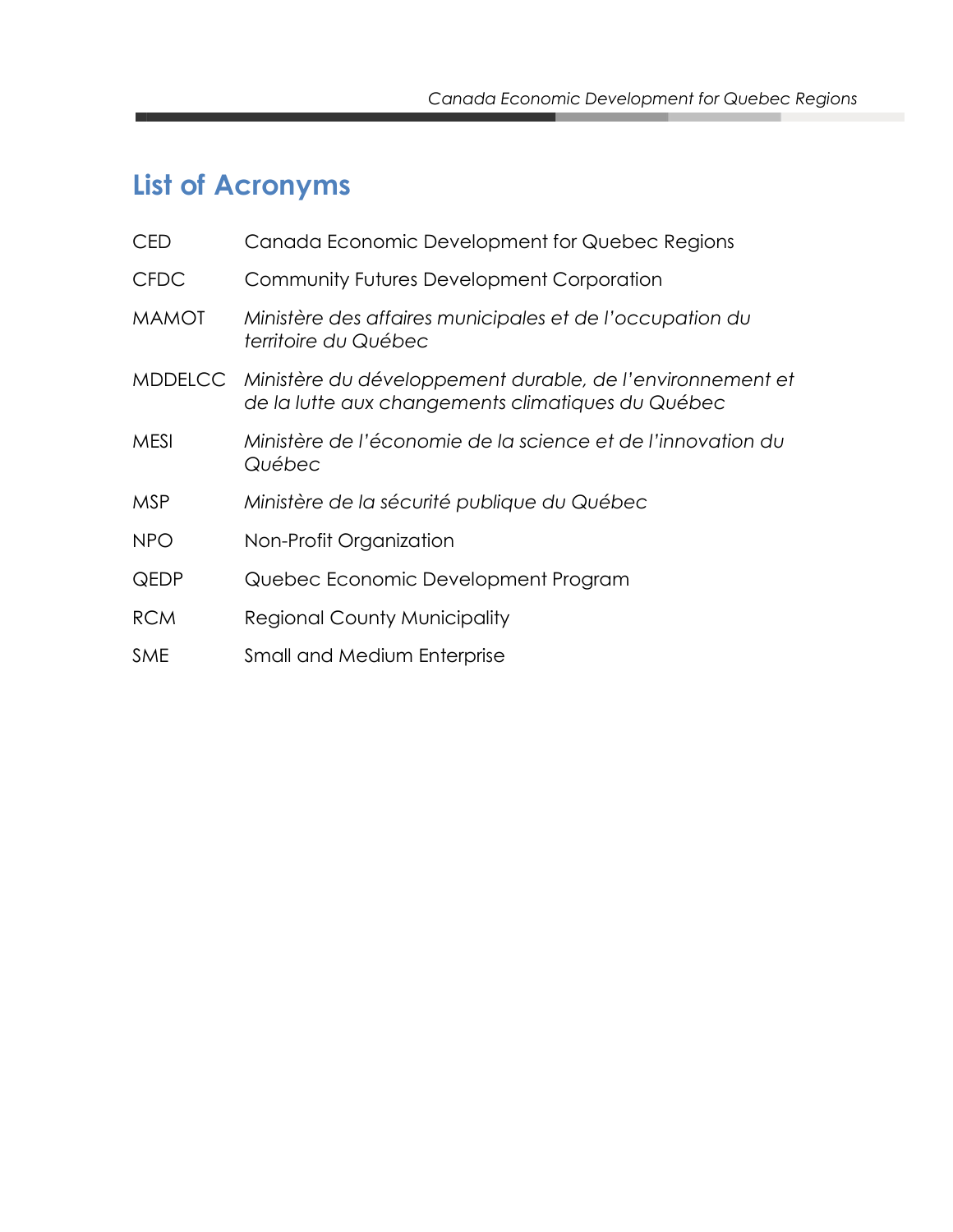# **List of Tables**

| Table 1 | Projects and Assistance by Component as of<br>March 31, 2016            | 5               |
|---------|-------------------------------------------------------------------------|-----------------|
| Table 2 | Objectives and Parameters of the Information-<br><b>Gathering Tools</b> | 7               |
| Table 3 | Projects and Assistance by Component as of<br>March 31, 2016            | 10              |
| Table 4 | Other Initiatives Complementary to CED's Assistance                     | 12 <sup>2</sup> |
| Table 5 | Results of the Mégantic CFDC Investment Fund                            | 16              |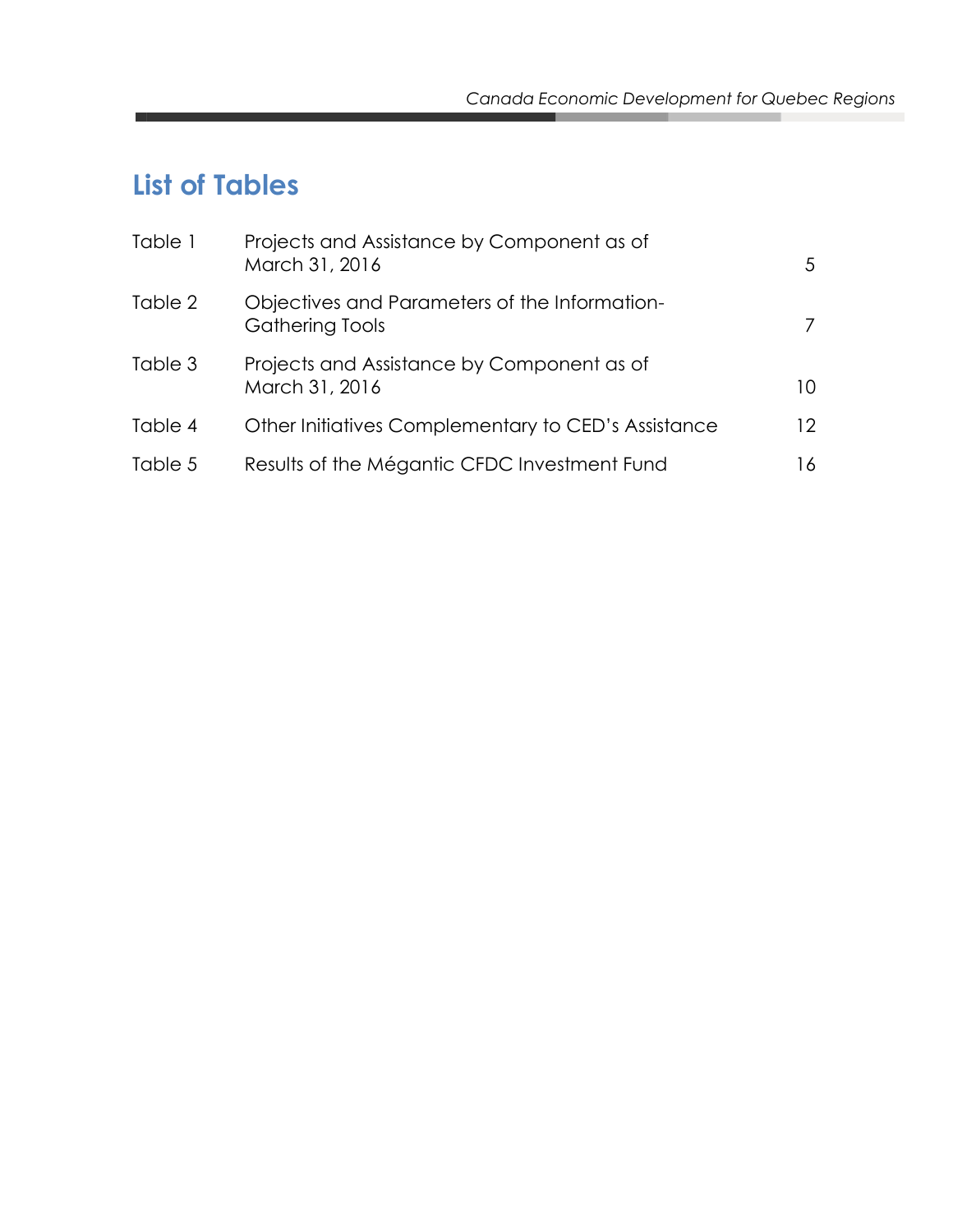### **Summary**

CED supports economic activity in Quebec communities experiencing economic shocks or where there are major economic development issues or promising opportunities for development.

This report presents the results of the *Economic Recovery Initiative for Lac-Mégantic* (hereinafter referred to as "the Initiative").

#### **What needs did the Initiative target? Do these needs still exist?**

- The Initiative targets economic recovery, following the major damage caused by the accident. Infrastructure in the centre of the town was destroyed or damaged; the soil and waterways were contaminated; a number of businesses were affected, and some businesses in the industrial park had to deal with indirect adverse effects, such as high transportation costs due to the inaccessibility of rail transportation.
- **The urgent needs stemming from the accident have been met. There is** still some reconstruction work to be done, and ongoing efforts are required to increase the customer base of local businesses. The issues are the same as those that existed prior to the accident: a lack of diversification, a labour shortage and negative net migration.

#### **To what extent did the Initiative meet the needs?**

- As on March 31, 2016, 64% of grants and contributions had been authorized, and assistance was being allocated as planned.
- **Example 2** Feedback obtained during interviews shows that non-repayable contributions for the relocation of affected businesses responded to a significant need; in fact, for some businesses, CED's assistance was virtually essential to their survival.
- The variety of projects under the three components of the Initiative responded to the numerous economic issues that surfaced in the wake of the tragedy.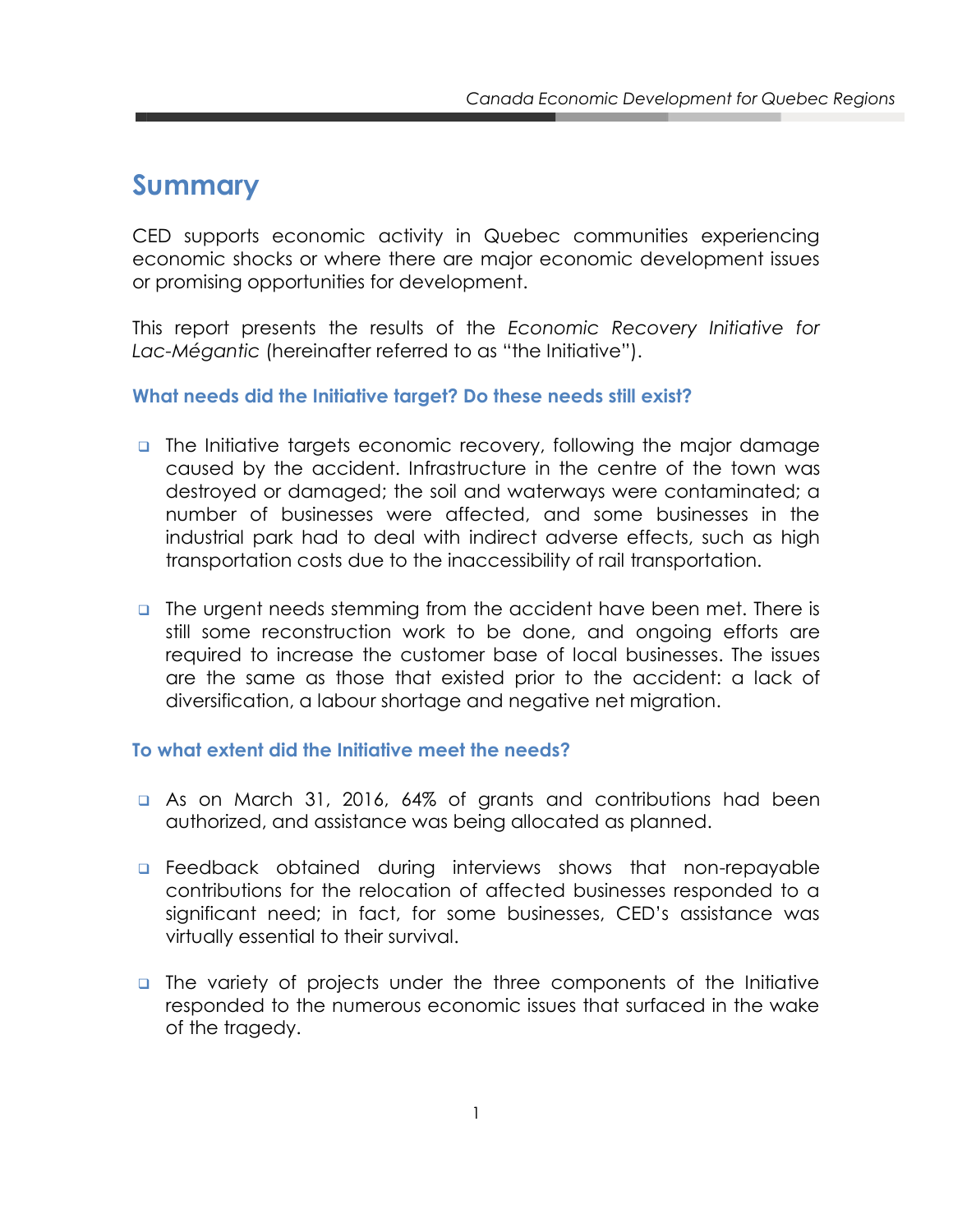**To what extent does the Initiative complement available funding services? Is the federal government's role necessary?** 

**E** According to the various sources questioned on this matter, CED's assistance complemented the funding provided through other programs, decrees and funds put in place in the months following the tragedy.

#### **What was the degree of co-operation and consultation between CED and its partners for the implementation of the Initiative?**

 The presence on the ground of a dedicated team from CED resulted in the establishment of a level of co-operation deemed excellent by the other stakeholders. Being present on-site helped CED fully understand the challenges, and provide appropriate assistance for the affected businesses and organizations.

#### **To what extent is the Initiative in line with the Government of Canada's priorities?**

**n** The Initiative responds to the government priorities targeted in its ongoing financial support, and is in line with CED's strategic result to contribute to the economic growth of the regions of Quebec.

#### **To what extent has CED's support contributed to the achievement of immediate and intermediate results? What factors (internal or external) contributed to, or hampered, the achievement of results?**

 While the Initiative does not have any targeted results, the preliminary results are positive. The leverage effect is \$2.42, and the three businesses that received assistance, having completed their projects two years ago, have increased their annual sales.

#### **Did any issues arise or were there any facilitating factors during the development or implementation of the Initiative? Were there any lessons learned?**

- **The Initiative was successfully developed to meet the identified needs.**
- Generally speaking, the implementation of the Initiative was a success. Community stakeholders, financial partners and proponents are all very satisfied with the services and co-operation with CED.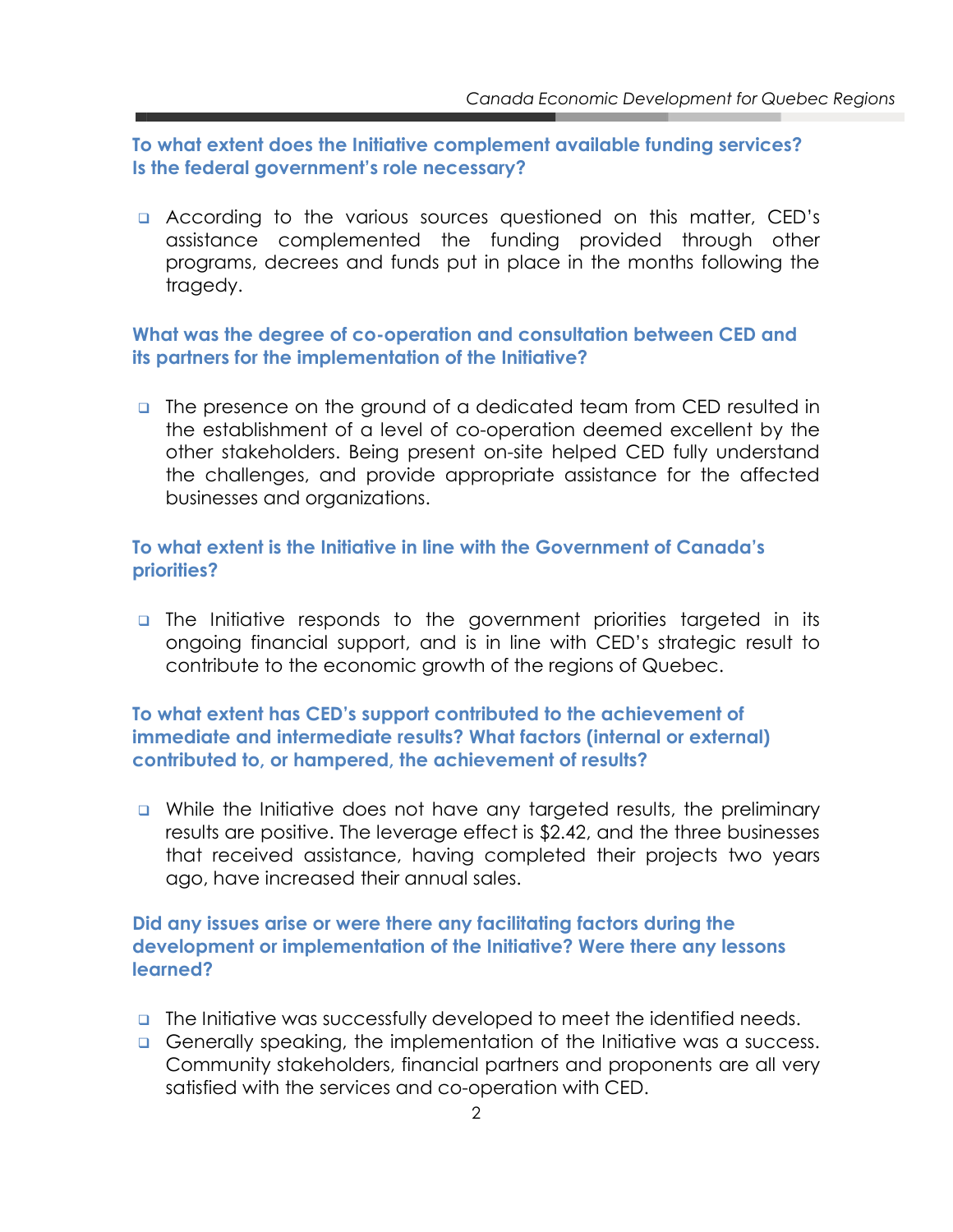**An on-site presence and involvement in the community are important** during the implementation phase of an initiative such as this. This presence allows actions to be better tailored to needs, and ensures complementarity with the other stakeholders. To ensure an on-site presence, a specific operating budget is required for a dedicated team, and to cover travel costs.

#### **Recommendations and Timeframes**

- **Recommendation 1**: In order to be able to measure the achievement of results in the summative evaluation foreseen in 2021-2022, CED should identify outcome targets for this initiative. Also, CED should systematically set targets for its programs and initiatives as they are created.
	- o Deadline : June 30, 2018
- **Recommendation 2:** Given the successful development and implementation of this initiative, CED should plan an additional operating budget to ensure the active presence of a dedicated team on the ground for future, similar initiatives.
	- o Ongoing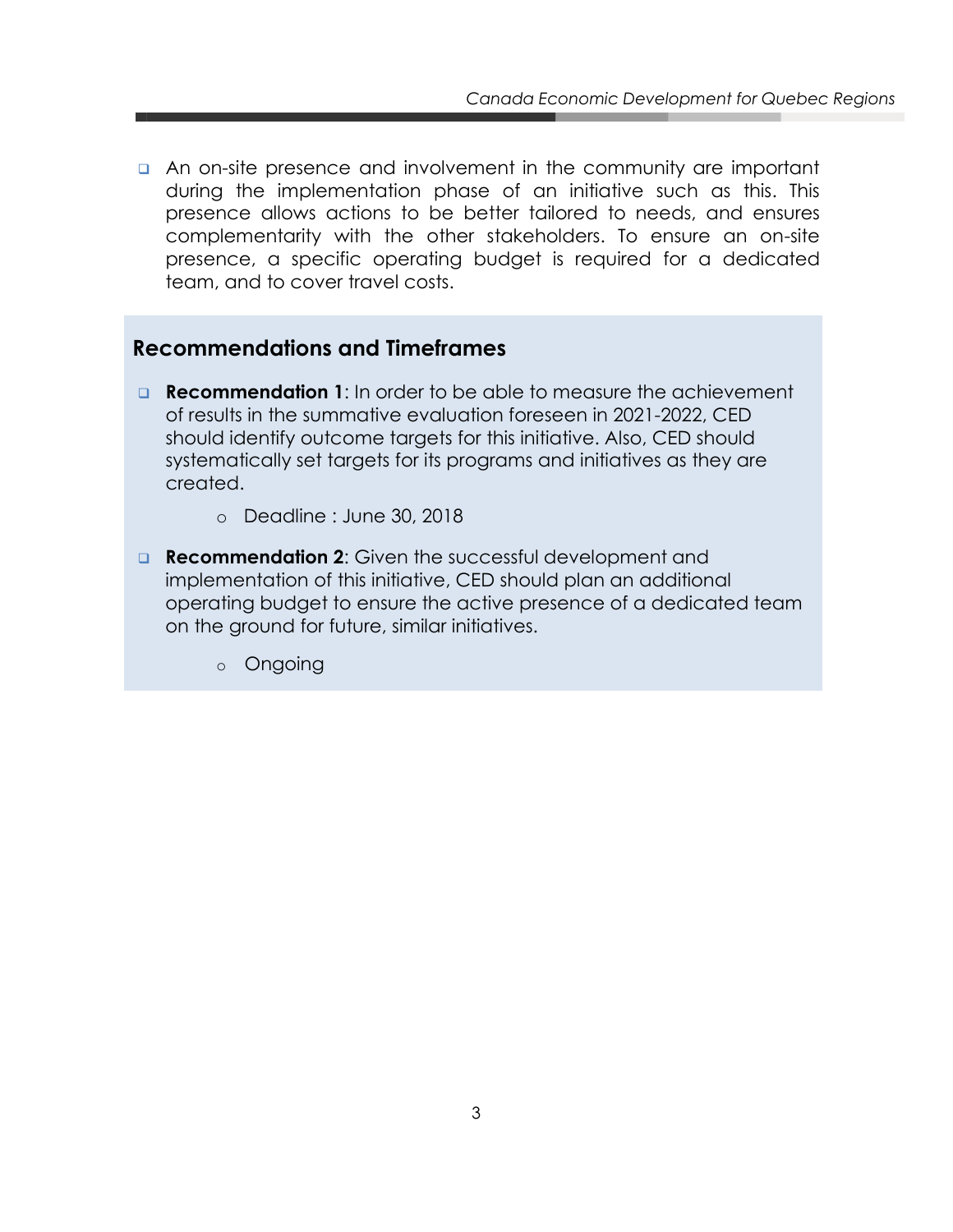### <span id="page-8-0"></span>**Introduction**

On July 6, 2013, a train carrying 7.5 million litres of crude oil derailed and exploded in the centre of the town of Lac-Mégantic, causing 47 deaths and significant damage. Several buildings in the downtown area were completely destroyed in the accident, and the shores of Lac-Mégantic and the Chaudière River were contaminated, as were the municipality's water and sewer systems.

On July 22, 2013, the Government of Canada announced \$60 million in financial assistance to support response and recovery efforts in Lac-Mégantic. Of this amount, an initial \$25 million was given to Public Safety Canada to meet immediate response and recovery needs (rescue and evacuation costs, short-term security measures, the removal of hazardous material, etc.) Subsequently, \$35 million was granted to CED for the implementation of the *Economic Recovery Initiative for Lac-Mégantic.*  On December 6, 2013, CED announced the implementation of this initiative.

The evaluation report is divided into six sections. The first section describes the delivery approach and outlines the terms and conditions of the Initiative. The second section outlines the components of the evaluation strategy. The three subsequent sections present the findings with respect to the Initiative's relevance, effectiveness, and efficiency. Finally, section six sets out an action plan.

# <span id="page-8-1"></span>**1. Description of the Initiative**

#### **Delivery Approach**

The initiative took effect on July 6, 2013, and will end on March 31, 2020. The total planned envelope is \$35 million (\$33.9 million in grants and contributions and \$1.1 million in operating expenses). The goal of the Initiative is to support projects that contribute to Lac-Mégantic's economic recovery. The delivery approach has three components:

- 1. **Direct assistance for the reconstruction of the town of Lac-Mégantic**: Up to \$20 million has been allocated to this component, which targets public infrastructure upgrading and enhancement or construction projects (e.g., downtown reconstruction plan following the disaster, and infrastructure for the construction of the new downtown area);
- 2. **Direct assistance for businesses**: Up to \$10 million has been allocated to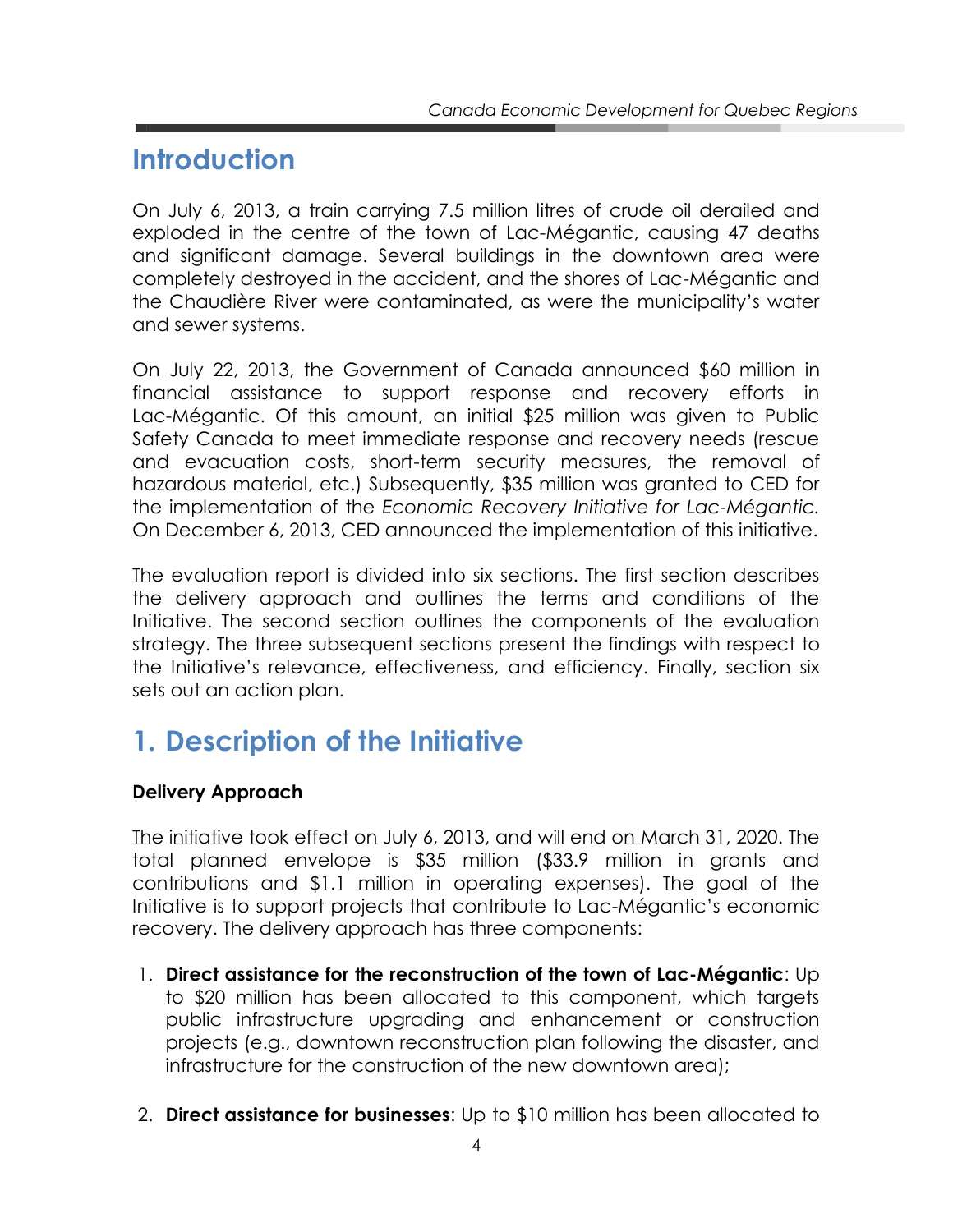this component, which aims to maintain and develop short-, mediumand long-term business activities (e.g., re-establishment and relocation of businesses and viable organizations; startup of new businesses and development of existing businesses);

3. **Investment funds**: Up to \$5 million for economic and commercial recovery efforts and community infrastructure.

As at March 31, 2016, 22 projects had been approved, totalling \$21.6 million in financial assistance for 10 SMEs, the town of Lac-Mégantic and Mégantic Community Futures Development Corporation [CFDC]). Among the projects that received funding was a \$5-million agreement with the Mégantic CFDC for the creation of two investment funds. The Economic Stimulus Fund allows the CFDC to fund projects that are smaller in scale than those generally funded by CED. The Community Infrastructure Fund was created to support projects aimed at improving the living environment.

Table 1

|  | <b>Projects and Assistance by Component as of March 31, 2016</b> |  |  |  |  |
|--|------------------------------------------------------------------|--|--|--|--|
|  |                                                                  |  |  |  |  |

| Component                     | Type of Support                                                        | Number of<br><b>Projects</b> | <b>Clients</b>                         | Authorize<br>d<br>Assistance |
|-------------------------------|------------------------------------------------------------------------|------------------------------|----------------------------------------|------------------------------|
| <b>Business</b><br>support    | Support for SMEs directly or<br>indirectly affected by the<br>accident | 13                           | 10 SMEs                                | \$7.6M                       |
| Support for<br>reconstruction | Reconstruction                                                         | 8                            | Town of<br>L <sub>OC</sub><br>Mégantic | \$9M                         |
| Investment<br>funds           | Economic Stimulus Fund<br>Community Infrastructure Fund                |                              | Mégantic<br><b>CFDC</b>                | \$5M                         |
|                               | <b>TOTAL*</b>                                                          | 22                           |                                        | \$21.6M                      |

Source: Hermes

#### **Terms and Conditions**

This initiative is part of the "Strenghtening Community Economies" pillar, which is the third pillar of the Quebec Economic Development Program (QEDP). To be eligible, the projects had to be carried out in the town of Lac-Mégantic. Activities authorized under this pillar also include projects under the first two pillars of the QEDP, namely "Business Development" and "Regional Economic Development", as well as public infrastructure projects.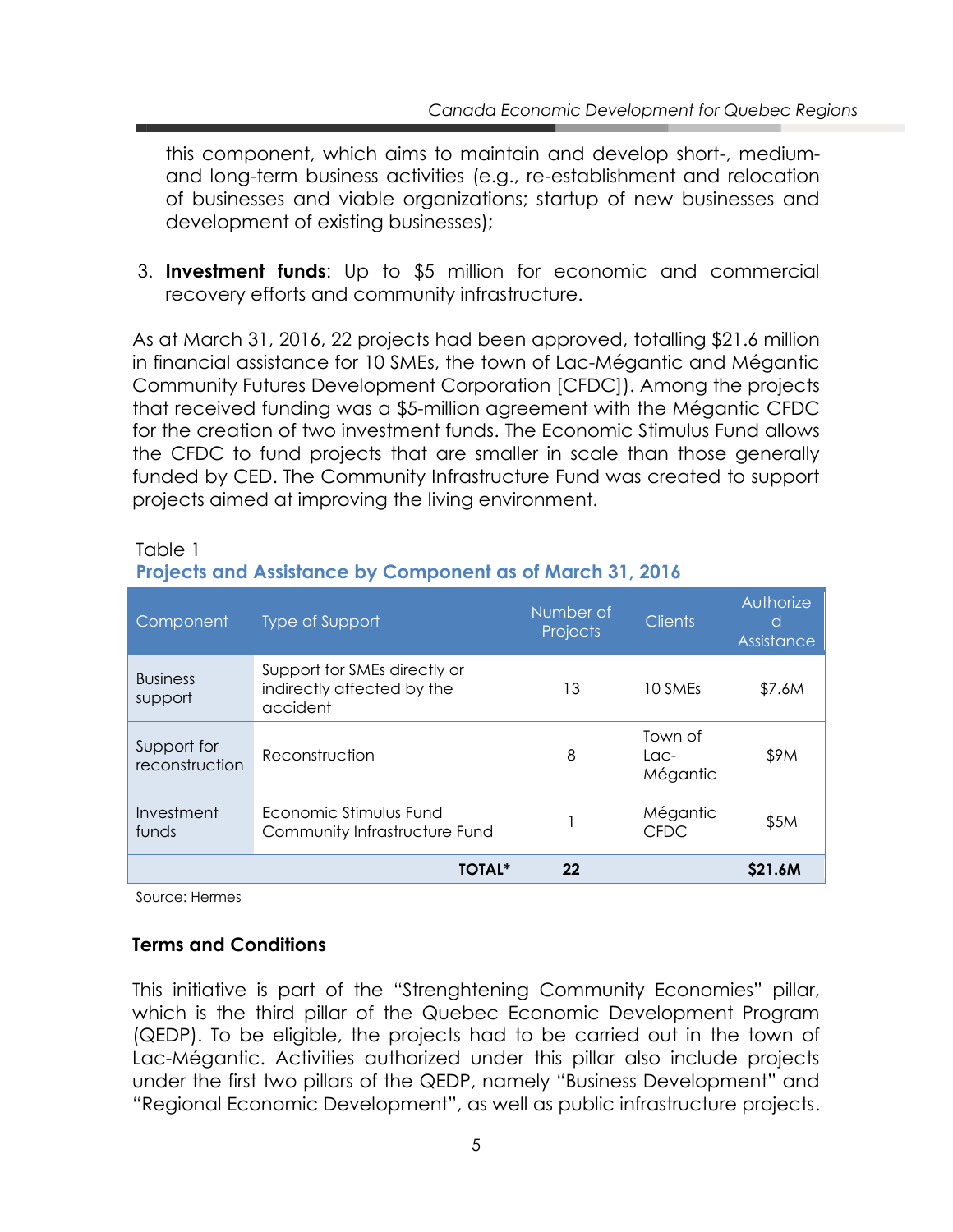Eligible activities could also include infrastructure upgrades and improvements or the construction of new infrastructure, such as highways and roads, rail lines, water treatment systems, water and sewage systems, libraries, recreational and community centres, parks, and developments for groups of businesses. The assistance rate could be as much as 100% for all projects (SME and NPO projects), and the stacking limit of government assistance was 100% of eligible costs. Furthermore, even though the Initiative was announced on December 6, 2013, costs were eligible retroactive to July 6, 2013, the date of the tragedy.

# <span id="page-10-0"></span>**2. Evaluation Strategy**

#### **Evaluation Mandate and Strategy**

CED committed to conduct an evaluation, within the framework of the 2016-2017 QEDP evaluation, and to provide a results update in 2020.

#### **Methodology**

The evaluation focuses on the 22 projects approved between July 6, 2013, and March 31, 2016, and is based on an analysis of administrative data, a literature review, interviews with stakeholders and a survey of funding recipient. The objectives and parameters of the selected informationgathering tools are presented in Table 2.

#### **Limitations of the Evaluation**

- **a** At the time of the evaluation, 12 of the 22 projects had been completed, and less than half of the funding had been allocated  $(15.7M/\$35M = 45\%).$
- **n** The Initiative does not have any targeted results.
- **The evaluation focuses more on implementation and immediate results** than on intermediate and final results. Given that the Initiative was only recently implemented, performance data is still incomplete.
- In the "Effectiveness" section, indicators, such as the number of jobs created and maintained as a result of the projects funded by CED and delivered through the CFDCs, are based on different sources. In the first case, the indicators were evaluated on the basis of proponents'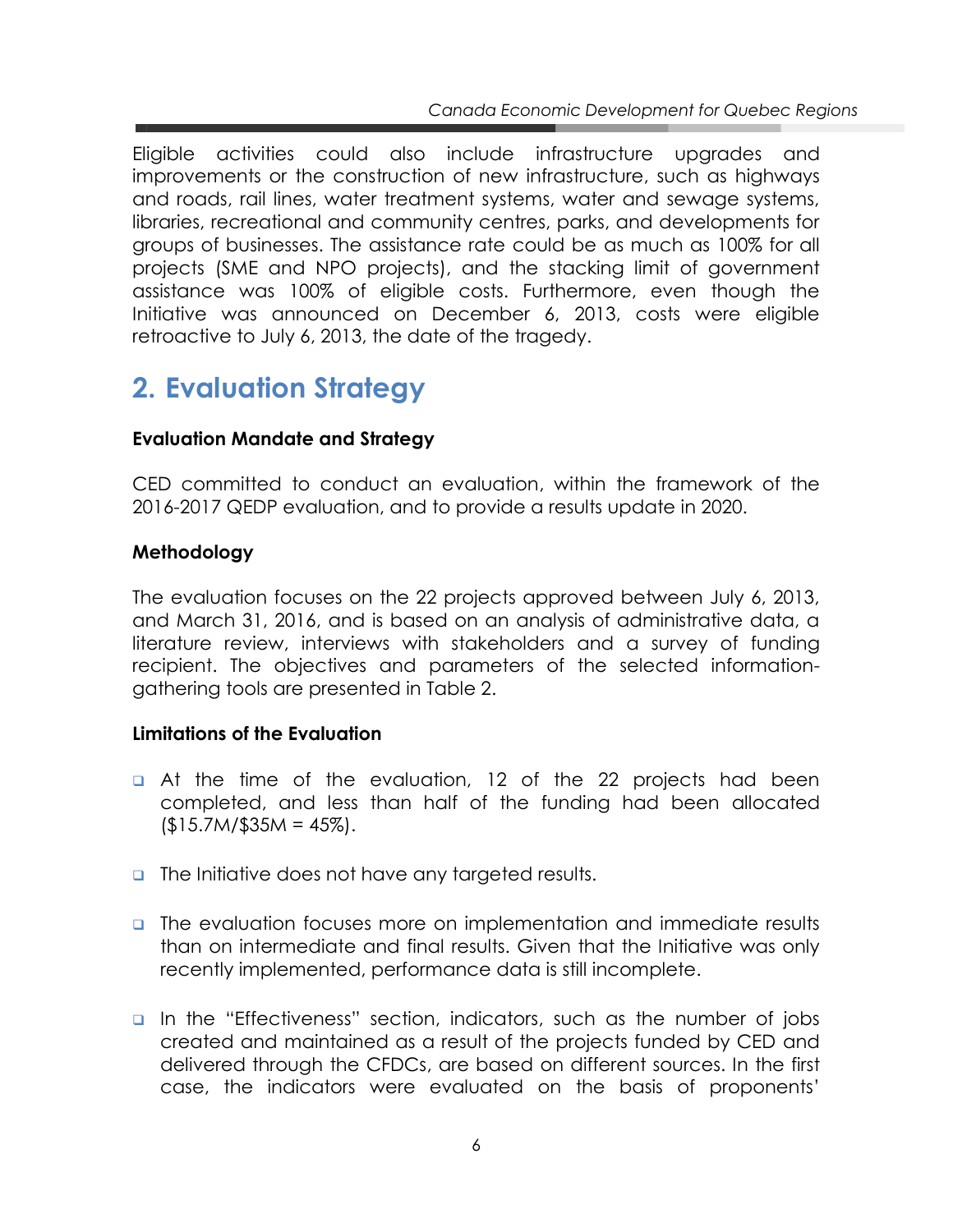financial statements, whereas in the second case, the information was gathered by means of a telephone survey carried out by the CFDC.

To mitigate these limitations, the information gathered was validated with CED stakeholders, and by consulting administrative documents.

| Objectives and Parameters of the Information-Gathering Tools |                                                                                                                                    |                                                                                                                                     |  |  |  |  |
|--------------------------------------------------------------|------------------------------------------------------------------------------------------------------------------------------------|-------------------------------------------------------------------------------------------------------------------------------------|--|--|--|--|
| Information-<br><b>Gathering Tool</b>                        | <b>Objectives</b>                                                                                                                  | <b>Parameters</b>                                                                                                                   |  |  |  |  |
| Analysis of<br>administrative data                           | Confirming business profiles<br>and supplement survey<br>data.                                                                     | Examples of documents<br>□<br>consulted:<br>Project analysis and funding<br>package<br>Media review<br>Feasibility plan             |  |  |  |  |
| Literature review                                            | Cross-examining the<br>identified needs and their<br>alignment with government<br>priorities.                                      | Examples of documents<br>□<br>consulted:<br>Evaluation reports<br>Official federal government<br>documentation                      |  |  |  |  |
| <b>Interviews</b>                                            | Obtaining the viewpoint of<br>various stakeholders<br>regarding the Initiative's<br>relevance, efficiency and<br>effectiveness.    | Nine semi-structured interviews<br>п<br>with: CED representatives<br><b>Funders</b><br>Community stakeholders<br><b>CED</b> clients |  |  |  |  |
| Survey                                                       | Obtaining the viewpoint of<br>clients regarding the<br>implications of the Initiative<br>and the impact on their<br>organizations. | Six clients contacted by a<br>□<br>specialized firm between May<br>and July 2016                                                    |  |  |  |  |

#### Table 2 **Objectives and Parameters of the Information-Gathering Tools**

### <span id="page-11-0"></span>**3. Findings with Respect to Relevance**

#### **What were the needs targeted by the Initiative?**

**n** The Initiative targets economic recovery following the major damage caused by the accident. Infrastructure in the centre of the town was destroyed or damaged; the soil and waterways were contaminated; a number of businesses were affected, and some businesses in the industrial park had to deal with indirect adverse effects, such as high transportation costs due to the inaccessibility of rail transportation.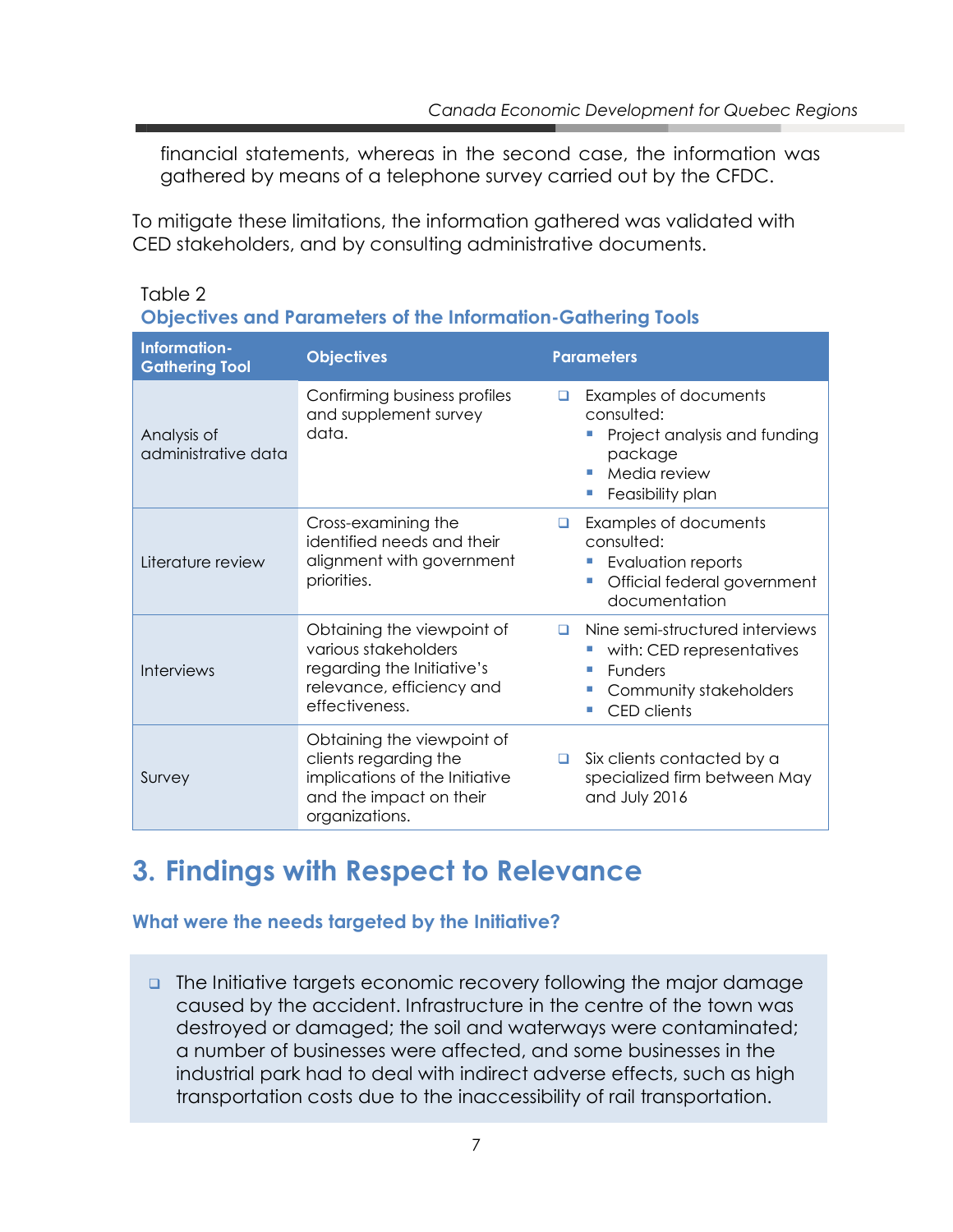The town of Lac-Mégantic is located in the Le Granit RCM. The economic base of this RCM is not very diversified and is primarily built around ailing industries, such as the forestry and textile sectors.<sup>1</sup> Located far from any major centres, the Le Granit RCM is facing major labour shortage and negative net migration issues. Even before the tragedy, the town of Lac-Mégantic, which is an important regional hub in the RCM, had a relatively undiversified economy and was experiencing a labour shortage. The region does, however, have a number of tourist attractions, such as the Parc National du Mont-Mégantic and numerous mountains and lakes, which are assets in terms of the development of a local tourism industry.

The rail accident caused significant economic harm, destroyed or damaged infrastructure in the centre of the town, and resulted in the contamination of soil and waterways. A number of businesses were affected, and some businesses in the industrial park had to deal with indirect adverse effects, such as high transportation costs due to the inaccessibility of rail transportation.

Public Safety Canada provided support for the reconstruction of existing infrastructure and decontamination work, whereas the CED Initiative targeted economic recovery by supporting SMEs affected by the damage, as well as projects involving the upgrading of existing infrastructure or the installation of new infrastructure. In all, 74 commercial premises were located in the evacuation zone, and 39 others in the 'yellow zone,' which was evacuated as a precautionary measure. The tenants had to be relocated, while other businesses also experienced a drop in their clientele because of access difficulties.

#### **Are the needs that existed at the launch of the Initiative still present?**

**The urgent needs stemming from the accident have been met. There** is still some reconstruction work to be done, and ongoing efforts are required to increase the customer base of local businesses. Existing issues are the same as prior to the accident: a lack of diversification, a labour shortage and negative net migration.

According to the information gathered, needs have evolved since the tragedy. When the data was collected, i.e., in the spring and summer of 2016, decontamination work had been completed and businesses wishing

 $\overline{a}$ 

<sup>1</sup> Source: http://www.cldgranit.qc.ca/industrie.php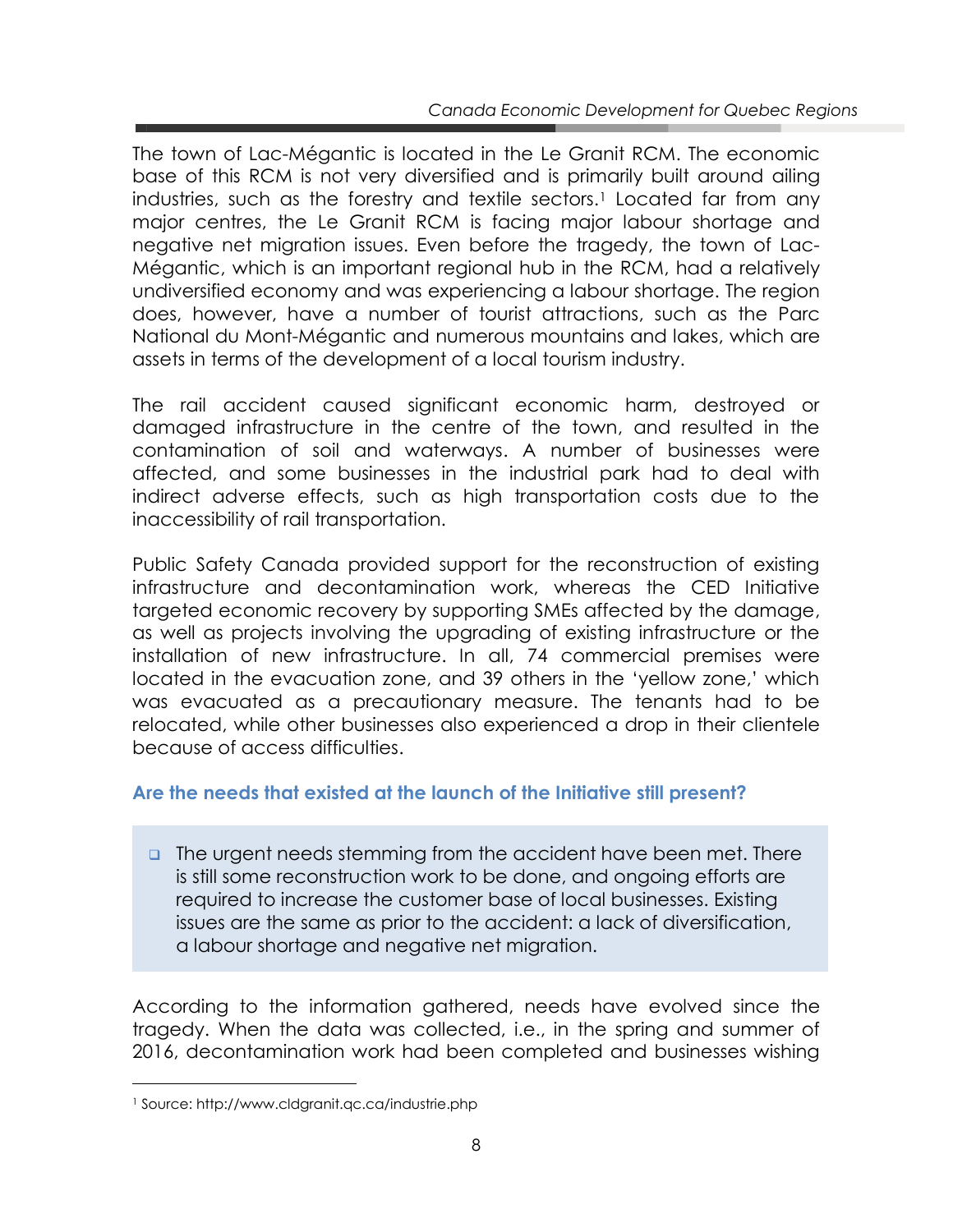to pursue their operations had been relocated. The town's current economic needs involve attracting workers, rebuilding and revitalizing the downtown core, increasing local retail traffic and pursing diversification efforts. The loss of businesses—some consumers had given up on local businesses that were inaccessible—was an issue that needed to be addressed. As concerns infrastructure, the reconstruction of the downtown area has been completed. Streets, sidewalks and some buildings have been rebuilt; others will be rebuilt as projects are implemented.

With respect to businesses, some of the entrepreneurs who took part in the telephone survey did not express further needs, whereas others noted that they needed to enhance their productivity and expansion. During the interviews, some entrepreneurs and NPO representatives stated that they had labour requirements. Community stakeholders also noted that the need to attract industries and increase the local business clientele were key issues.

Since the tragedy, the construction of a rail bypass around the centre of the town has been an issue of major concern for the residents of Lac-Mégantic. A feasibility study, jointly funded with the Quebec government, is planned.

#### **To what extent did the Initiative meet the needs?**

- **As on March 31, 2016, 64% of grants and contributions had been** authorized, and assistance was being allocated as planned.
- **EXECUTE:** Feedback obtained during interviews confirmed that non-repayable assistance for the relocation of affected businesses responded to a significant need; in fact, for some businesses, CED's assistance was virtually essential to their survival.
- **The variety of projects under the three components of the Initiative** responded to the numerous economic issues that surfaced in the wake of the tragedy.

Table 3 shows the projects and the amount of assistance provided under the three components of the Initiative. A total of 10 businesses received assistance for 13 projects (three businesses had two projects each) under the component involving assistance for SMEs and NPOs. In addition to supporting five affected businesses, the Initiative also provided support for three businesses that had incurred additional expenses because of the lack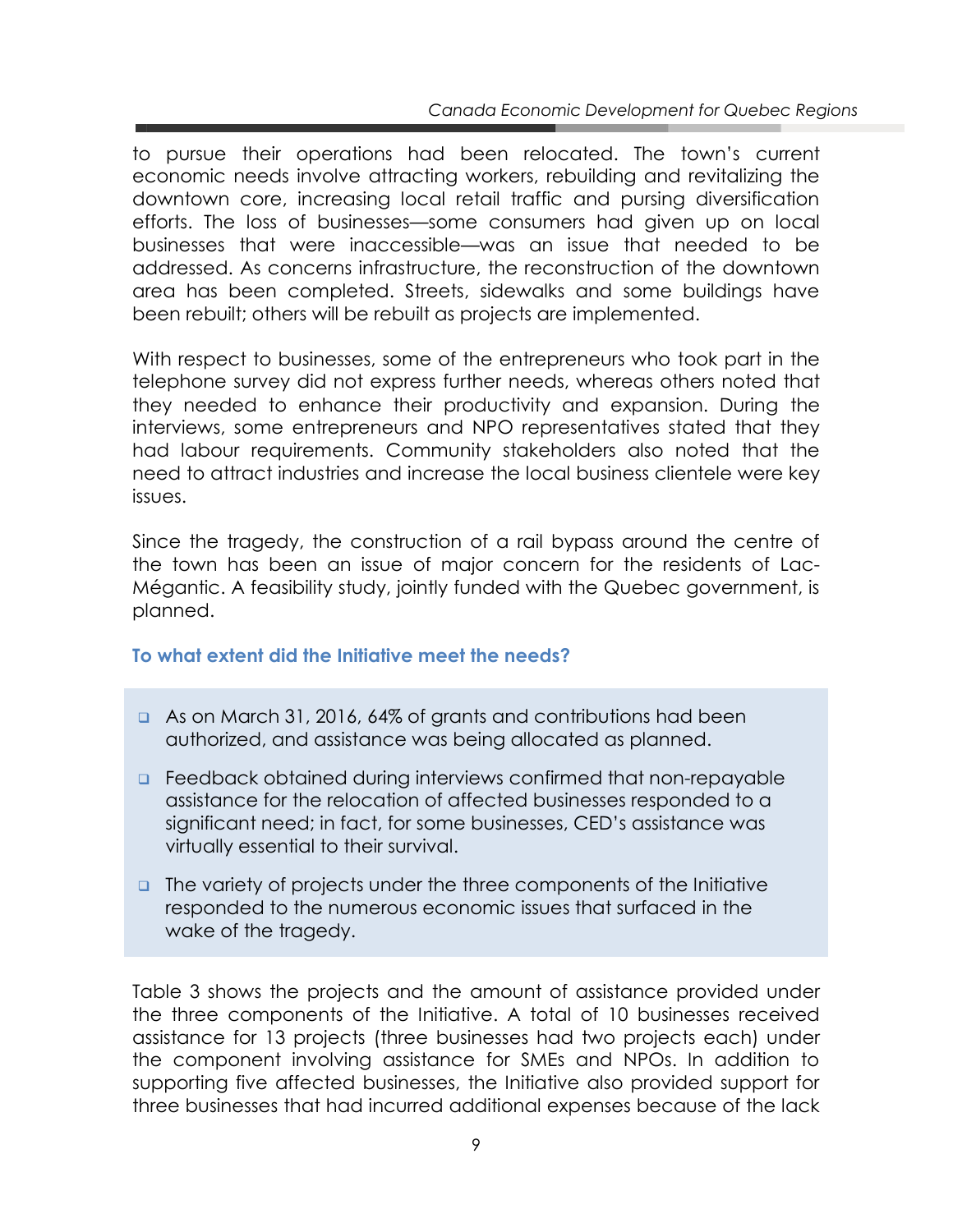of rail service; one business startup project; and four business productivity enhancement projects.

#### Table 3 **Projects and Assistance by Component as of March 31, 2016**

| Component                     | <b>Type of Support</b>                                       | Number of<br>Projects | Authorized<br>Assistance |
|-------------------------------|--------------------------------------------------------------|-----------------------|--------------------------|
|                               | Support for SMEs not affected by the<br>accident             | 5                     | \$4,600,000              |
| <b>Business support</b>       | Support for SMEs/NPOs indirectly<br>affected by the accident | 3                     | \$652,506                |
|                               | SME support (businesses affected)                            | 5                     | \$2,275,000              |
| Support for<br>reconstruction | Reconstruction                                               | 8                     | \$9,036,950              |
| Investment funds              | Economic Stimulus Fund<br>Community Infrastructure Fund      |                       | \$5,000,000              |
|                               | TOTAL*                                                       | 22                    | \$21,564,456             |

Source: Hermes

Some of the stakeholders interviewed noted that the Initiative complemented the activities of the other funding providers, and met needs. In their view, the non-repayable assistance for the relocation of affected businesses met an important need, adding that CED's support was virtually essential to the survival of these businesses. Others would have been able to re-open, but would have had a high level of debt.

Furthermore, according to some of the community stakeholders interviewed, CED's assistance could have been applied more universally so as to allow smaller businesses to obtain funding. This being said, the \$5M in funding granted to the CFDC specifically targets smaller projects that are not eligible for direct assistance from CED.

Assistance under the "Reconstruction" component is being allocated as planned, and the town must now decide which major projects it plans to carry out. Funding has been provided for 8 projects under this component: a recovery plan; the setting up and running of a project office; the construction of wharves; road work; the construction of a pedestrian walkway; the designing of 47 sculptures (two projects) and the rail bypass feasibility study.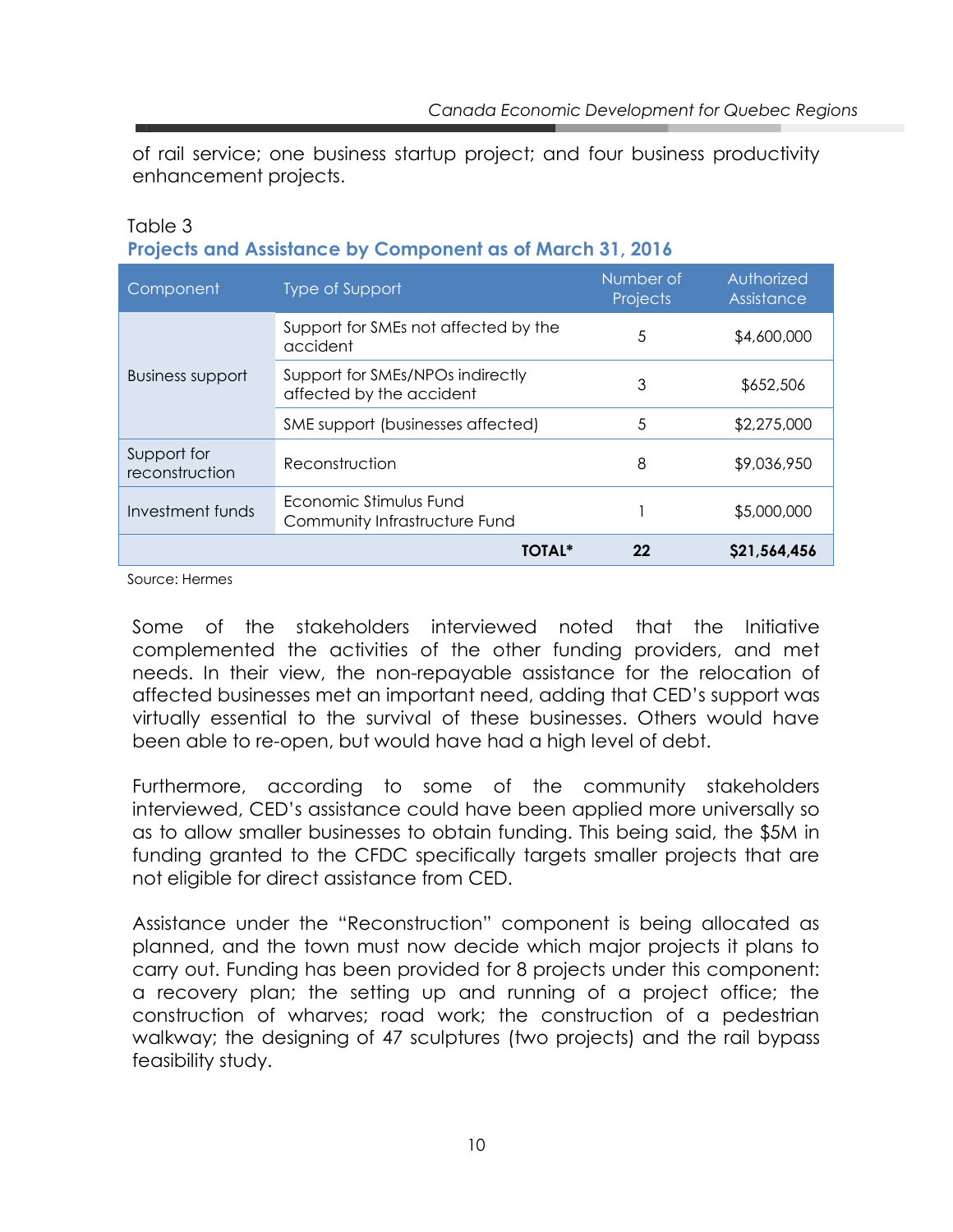**To what extent does the Initiative complement available funding services? Is the government's role necessary?** 

 According to the various sources interviewed, CED's assistance complemented the funding provided through other programs, decrees and funds put in place in the months following the tragedy.

The circumstances in Lac-Mégantic were unique and required a rapid response and an exceptional approach by the government to assist those affected. The Prime Minister at the time asked the Minister for CED to quickly develop and implement an ad hoc economic recovery and reconstruction program. Co-operation and complementarity with the Government of Quebec and the other funding partners was ensured by CED's increased presence on the ground. The operating budget reflected the fact that this presence would ensure that the needs of the community were fully understood, and would allow for the coordination, with all the other stakeholders, of the drafting and implementation of a development plan. CED's assistance complemented funding provided through other programs, decrees and funds put in place in the months following the tragedy. These other initiatives are listed in Table 4.

In the survey, four out of six respondents stated that they had not tried to obtain assistance from other funders; the other two had applied to Quebec's Ministère de la Sécurité publique, the Red Cross, the CFDC, the Fonds Avenir Lac-Mégantic and a financial institution. Furthermore, four respondents noted that the main reason they had applied to CED for financial support was that they needed the Agency's support to complete their project funding packages. According to data from the client survey, four respondents thought CED's funding conditions were better than those of the other funders, whereas two respondents believe they were no better, no worse. Finally, two respondents believed that the availability and facility of processing of their applications were elements that gave CED a positive advantage over the other funders.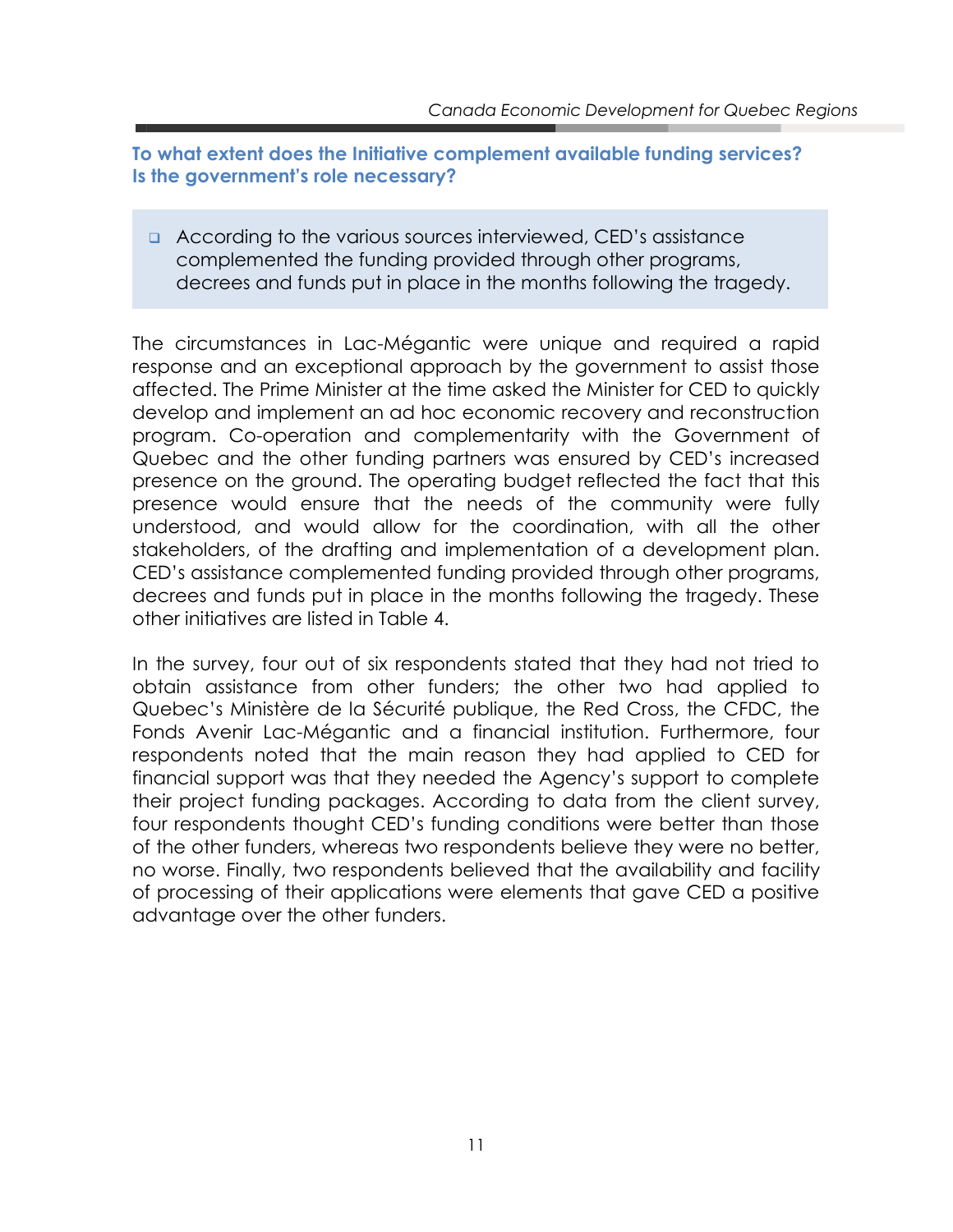#### Table 4 **Other Initiatives Complementary to CED's Assistance**

| Level        | Organization                                                                                                                   | <b>Initiatives</b>                                                                                                            | <b>Estimated</b><br>Assistance<br>(SM) |
|--------------|--------------------------------------------------------------------------------------------------------------------------------|-------------------------------------------------------------------------------------------------------------------------------|----------------------------------------|
|              | Public Safety Canada (PSC)                                                                                                     | Emergency response measure                                                                                                    | 25                                     |
| Federal      |                                                                                                                                | Decontamination of the<br>downtown area, the lake and<br>the Chaudière River                                                  | 47.5                                   |
|              | Ministère de la sécurité<br>publique du Québec (MSP)                                                                           | Emergency response and<br>recovery measure                                                                                    | 50                                     |
|              | Ministère du Développement<br>durable, de l'Environnement<br>et de la Lutte contre les<br>changements climatiques<br>(MDDELCC) | Decontamination of the<br>downtown area, the lake and<br>the Chaudière River                                                  | 47.5                                   |
| Provincial   | Ministère de l'Économie, de<br>la Science et de l'Innovation<br>du Québec (MÉSI)                                               | Fonds d'aide à l'économie de<br>Lac-Mégantic to support<br>economic and tourism<br>development in the town of<br>Lac-Mégantic | 10                                     |
|              | Ministère des Affaires<br>municipales et de<br>l'Occupation du territoire<br>(MAMOT)                                           | <b>Buyback of affected buildings</b><br>Town reinstallation and support<br>project                                            | 55                                     |
| Local<br>and | Fonds Avenir Lac-Mégantic                                                                                                      | Fund from the town to support<br>downtown reconstruction<br>projects                                                          | $\overline{4}$                         |
| other        | <b>Canadian Red Cross</b>                                                                                                      | Donations to businesses for<br>their relocation, out of a total<br>of \$14M                                                   | 3                                      |

#### **What was the degree of co-operation and consultation between CED and its partners for the implementation of the Initiative?**

The presence on the ground of a dedicated team from CED resulted in the establishment of a level of co-operation deemed excellent by the other stakeholders. Being present on-site helped CED fully understand the challenges, and provide appropriate assistance for the affected businesses and organizations.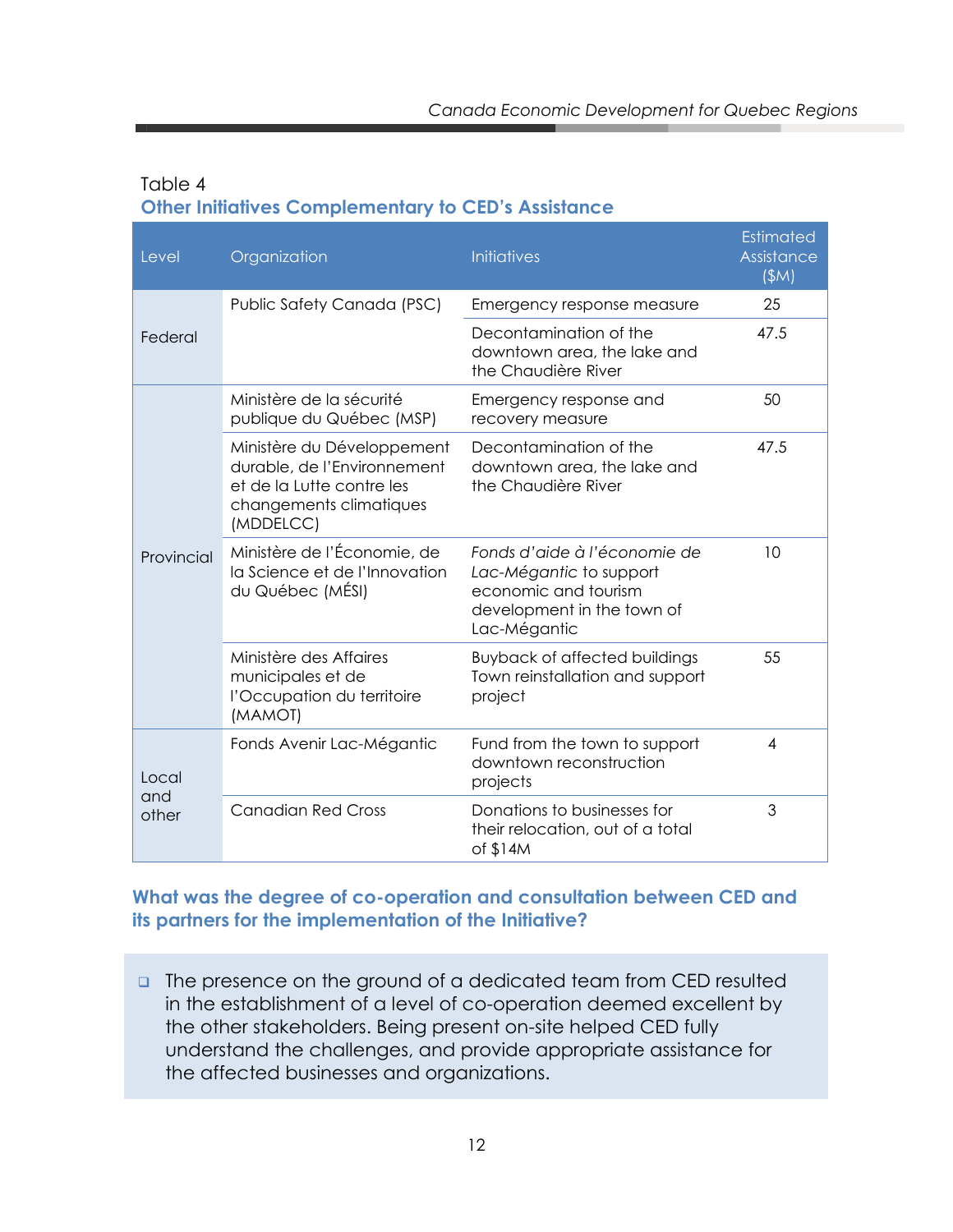A dedicated CED team was set up. The team visited Lac-Mégantic regularly in order to get a clear understanding of needs, take part in the planning process, and assist affected businesses and organizations. This approach ensured a visible federal presence on the ground, which will be maintained over the entire course of the Initiative. Stakeholders and partners repeatedly expressed their appreciation of CED's continuous presence on the ground.

A roundtable was held once a month during the first 18 months following the tragedy to coordinate assistance. The meetings were attended by representatives of CED, MAMOT, the Red Cross, MÉSI, Sécurité publique du Québec and the town of Lac-Mégantic. In addition, frequent meetings were held with community economic stakeholders (the CFDC, the Centre Local de Développement [CLD] and the town of Lac-Mégantic) to make sure needs were clearly understood and to make any necessary adjustments.

At CED's initiative, many working sessions took place with the Ministère de la Sécurité publique du Québec and MAMOT, to coordinate assistance, particularly funding earmarked for affected businesses and the town of Lac-Mégantic. For CED, Canada-Quebec co-operation was a key factor in the success of delivery.

All of the interview participants applauded the excellent co-operation between CED and the other partners. Some noted that the high level of consultation and coordination meant that needs were adequately met, and ensured complementarity. The competence, professionalism and listening skills of the CED advisor responsible for the implementation were mentioned on a number of occasions. This was corroborated by the survey findings: five respondents noted that discussions had taken place between CED and the other funders, which had allowed them to obtain funding more quickly. One CED employee even earned an honorary mention from the Canadian Red Cross for his dedication and commitment to the Lac-Mégantic recovery efforts.

#### **To what extent is the Initiative in line with government priorities?**

 $\Box$  The Initiative responds to the government priorities targeted in its ongoing financial support, and is in line with CED's strategic result to contribute to the economic growth of the regions of Quebec.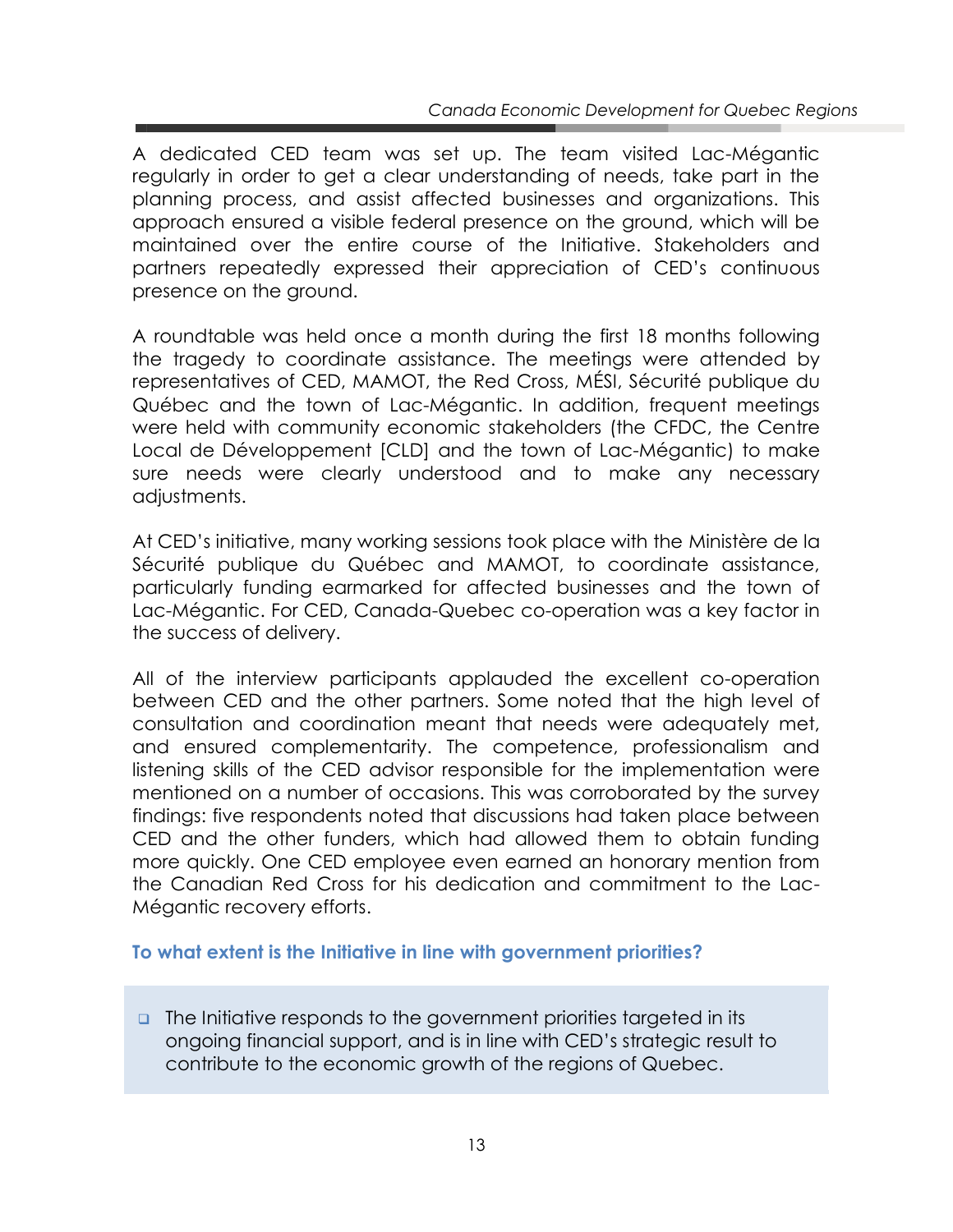The objectives of the Initiative are in line with the government priorities targeted in the government's financial support:

- July 22, 2013:<sup>2</sup> The Government announces \$60 million in assistance for reconstruction: \$25 million to be paid to Quebec for recovery and evacuation operations and the removal of hazardous material; and \$35 million for economic recovery activities.
- **Q** November 21, 2013:<sup>3</sup> The Government announces \$95 million in assistance for the decontamination of the town.
- July 6, 2014:<sup>4</sup> The Government announces that it will continue to provide support and adopt concrete measures to assist the town.

The Initiative is also in line with one of CED's strategic results, namely to contribute to the economic growth of the regions of Quebec, as well as with its final outcome targeting the strengthening of the economy. CED has been involved in economic recovery efforts in the past and has introduced special assistance measures following natural disasters, including two ad hoc initiatives similar to the initiative currently being evaluated in terms of its economic recovery objectives (one initiative following the torrential rains in Saguenay in 1996, and another initiative in response to the 1998 ice storm).

### <span id="page-18-0"></span>**4. Findings with Respect to Effectiveness**

**To what extent has the Initiative contributed to the achievement of immediate and intermediate results? What factors (internal or external) contributed to, or hampered, the achievement of results?** 

- $\Box$  While the Initiative does not have any targeted results, the preliminary results are positive.
- □ The leverage effect is \$2.42, and the three businesses that received assistance, having completed their projects two years ago, have increased their annual sales.

 $\overline{a}$ 

<sup>4</sup> [http://www.lapresse.ca/actualites/dossiers/tragedie-a-lac-megantic/201407/06/01-4781497-lac](http://www.lapresse.ca/actualites/dossiers/tragedie-a-lac-megantic/201407/06/01-4781497-lac-megantic-harper-assure-que-son-gouvernement-restera-solidaire.php)[megantic-harper-assure-que-son-gouvernement-restera-solidaire.php](http://www.lapresse.ca/actualites/dossiers/tragedie-a-lac-megantic/201407/06/01-4781497-lac-megantic-harper-assure-que-son-gouvernement-restera-solidaire.php)

<sup>2</sup> <https://www.publicsafety.gc.ca/cnt/nws/nws-rlss/2013/20130722-en.aspx>

<sup>3</sup> <http://ici.radio-canada.ca/regions/estrie/2013/11/21/001-annonce-harper-megantic.shtml>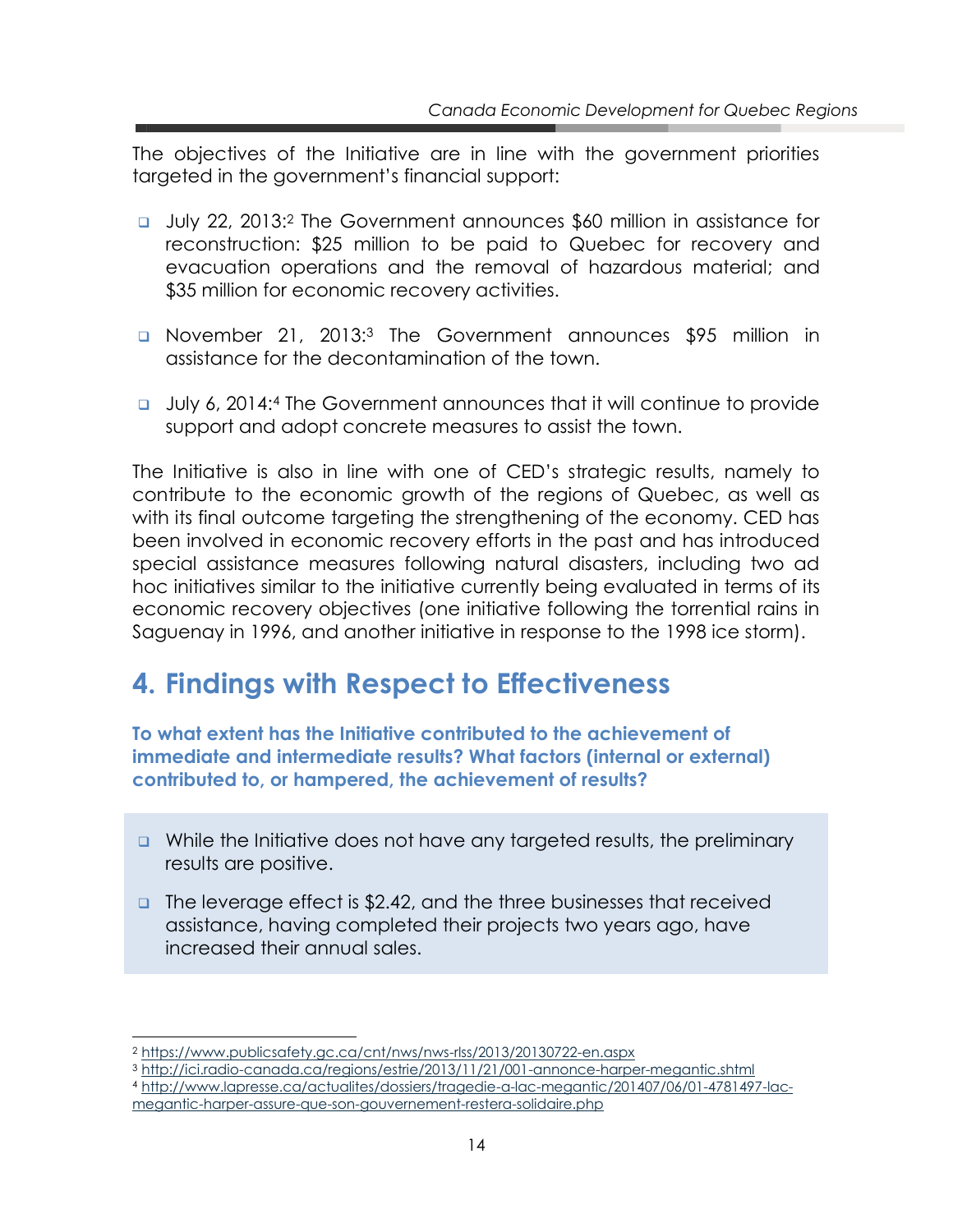Despite the fact that the Initiative does not have any targeted results, the preliminary results are positive. At the three-year mark of this seven-year Initiative:

- **a** 64% of the allocated grants and contributions have been authorized (\$21.6 million out of a total of \$33.9 million).
- **10 SMEs and 2 NPOs have received funding for 22 projects; the NPOs are** the town of Lac-Mégantic (eight projects) and the \$5 million Mégantic CFDC Investment Fund (the results for this fund are presented separately, in the following section).
- **12** of the projects had been completed at the time of the evaluation; only three had been completed for two years or longer.

In terms of results, the Initiative facilitated the startup of a business, which began its manufacturing operations in 2016. According to a community stakeholder, the startup of this cutting-edge business is an example of the economic diversification of Lac-Mégantic.

The total value of the financial contributions paid out, excluding the \$5 million CFDC fund, is \$16.6 million, for a total investment of \$56.6 million in businesses and the town of Lac-Mégantic. Every dollar contributed by CED generated an investment of \$2.42.<sup>5</sup>

According to their financial statements, the three SMEs that had completed their projects had increased their annual sales by 16%, 24% and 29%, respectively. In terms of job creation, the survey respondents stated that they had increased or maintained the number of employees in their businesses.

The economic recovery in the U.S. was mentioned as a factor that had a positive impact on the achievement of results. The negative factors noted included the lack of access to businesses because of the closure of the main street.

#### **Results of the \$5 million Mégantic CFDC Investment Fund**

 $\overline{a}$ 

Two years after the CFDC Mégantic Investment Fund was put in place, \$3.1 million has been paid out for 36 projects. As shown in Table 5, the CFDC

<sup>5</sup> The \$2.42 leverage effect was calculated as follows: (Total investment: \$56,626,050 - Contributions paid: \$16,564,456) / Contributions paid: \$16,564,456.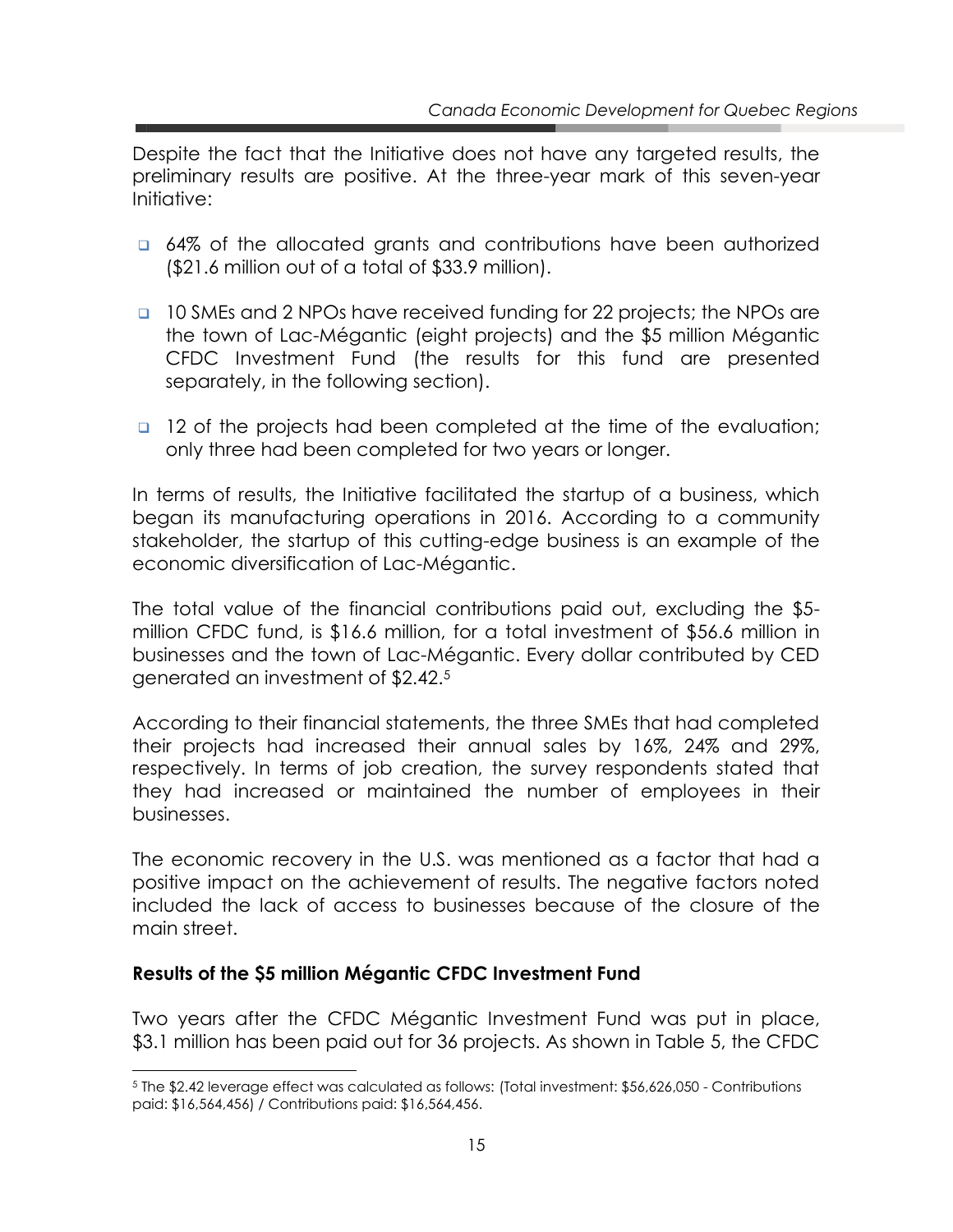has paid out a total of \$2.9 million in contributions, in addition to operating expenses and an advance (almost \$250,000). The CFDC's contributions generated a total investment of \$26.5 million in businesses and infrastructure. Every dollar invested by the CFDC generated an investment of \$8.<sup>6</sup> The projects helped maintain and create almost 500 jobs.

#### Table 5 **Results of the Mégantic CFDC Investment Fund**

| Year      | Loans       | Non-Repayable<br>Contributions | Number of Jobs<br>Created and<br>Maintained | Local<br>Spinoff |
|-----------|-------------|--------------------------------|---------------------------------------------|------------------|
|           |             | Economic Recovery Fund         |                                             |                  |
| 2014-2015 | \$1,896,300 | \$84,480                       | 438                                         | \$23,403,000     |
| 2015-2016 | \$696,000   | \$29,340                       | 60                                          | \$3,078,400      |
| Sub-total | \$2,592,300 | \$113,820                      | 498                                         | \$26,481,400     |
|           |             | Community Infrastructure Fund  |                                             |                  |
| 2015-2016 | n/a         | \$166,000                      | n/a                                         | n/a              |

Source: Mégantic CFDC

 $\overline{a}$ 

## <span id="page-20-0"></span>**5. Findings with Respect to Efficiency**

#### **Did any issues arise or were there any facilitating factors during the development or implementation of the Initiative?**

**The Initiative was successfully developed to meet the identified needs.** Generally speaking, the implementation of the Initiative was a success. Community stakeholders, financial partners and proponents are all very satisfied with the services and co-operation with CED.

According to one of the people responsible for the implementation, the Initiative was able to meet needs because it was successfully developed. By establishing flexible terms and conditions, CED was able to adjust to needs and award non-repayable contributions to affected businesses. The \$5-million fund allocated to the Mégantic CFDC also facilitated access to smaller contributions.

<sup>6</sup> The \$8.22 leverage effect was calculated as follows: (Total investment: \$26,481,400 - Contributions paid: \$2,872,120) / Contributions paid: \$2,872,120.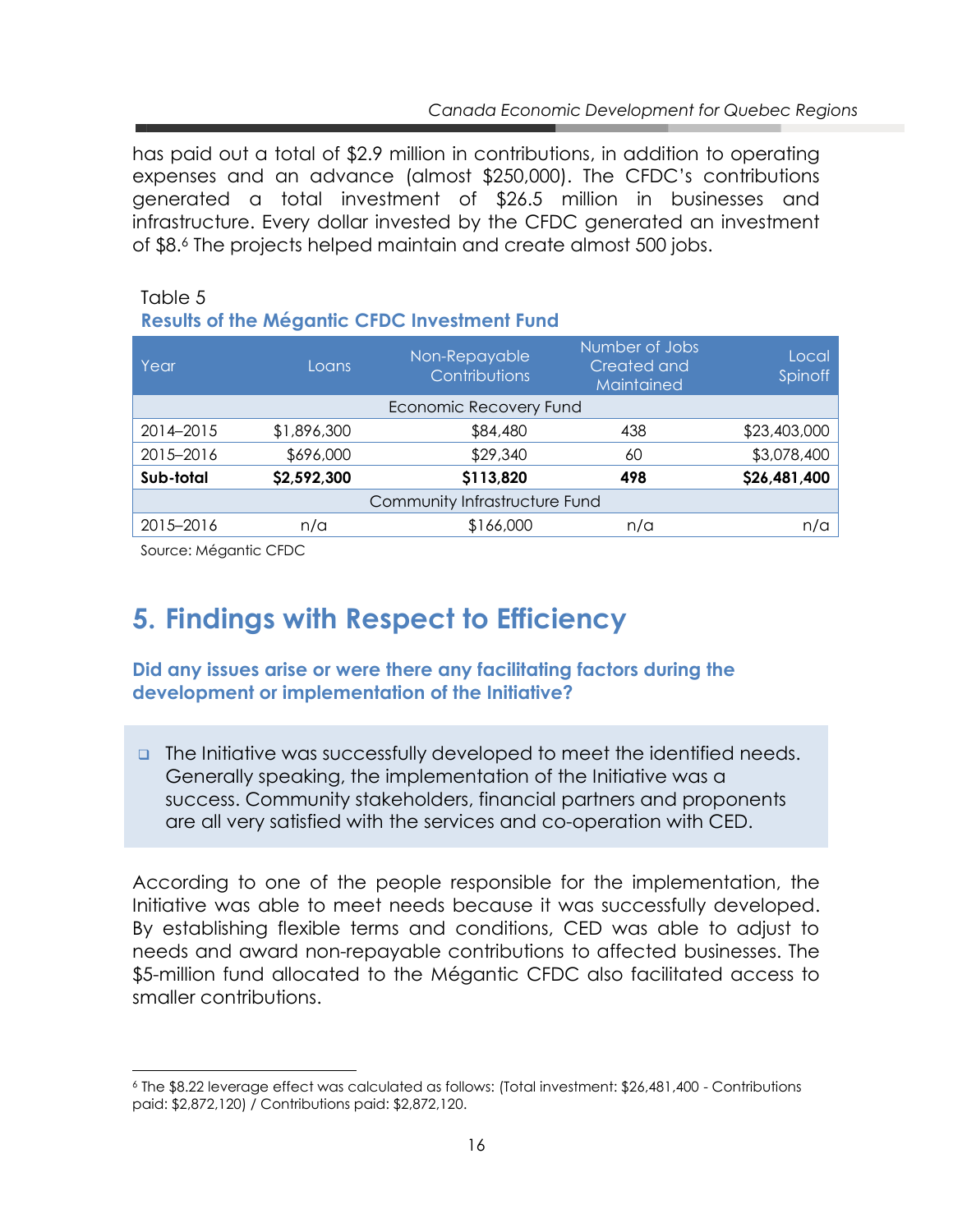The six survey respondents indicated that they were very satisfied with the quality of the services provided by CED. They all "somewhat agreed" or "completely agreed" that processing times were reasonable and the services accessible; that the information provided responded to their needs; and that the formalities were simple and easy to understand. During the interviews, community stakeholders, financial partners and proponents all stated that they were very satisfied with the services and the cooperation with CED.

#### **Were any lessons learned from the development and implementation of the Initiative?**

 An on-site presence and involvement in the community are important during the implementation phase of an initiative such as this. This presence allows actions to be better tailored to needs, and ensures complementarity with the other stakeholders. To ensure an on-site presence, a specific operating budget is required in order to have a dedicated team, and to cover travel costs.

According to two community stakeholders and one proponent, to facilitate the implementation of similar initiatives, CED needs to ensure that it is familiar with the community and its needs. One of the two community stakeholders interviewed stated that CED should have consulted them during the Initiative's development phase to determine needs, and the other stressed the importance of involving municipal employees and elected officials in the response to disasters such as the one at Lac-Mégantic. The persons responsible for the implementation at CED echo these comments, stating that involvement in the community, ensuring a presence, and listening, are important factors in the implementation of initiatives such as this. In their view, this presence helps to foresee projects, tailor activities to needs and ensure complementarity with the other stakeholders. To ensure an on-site presence, a dedicated team is required, along with an operating budget to cover travel costs.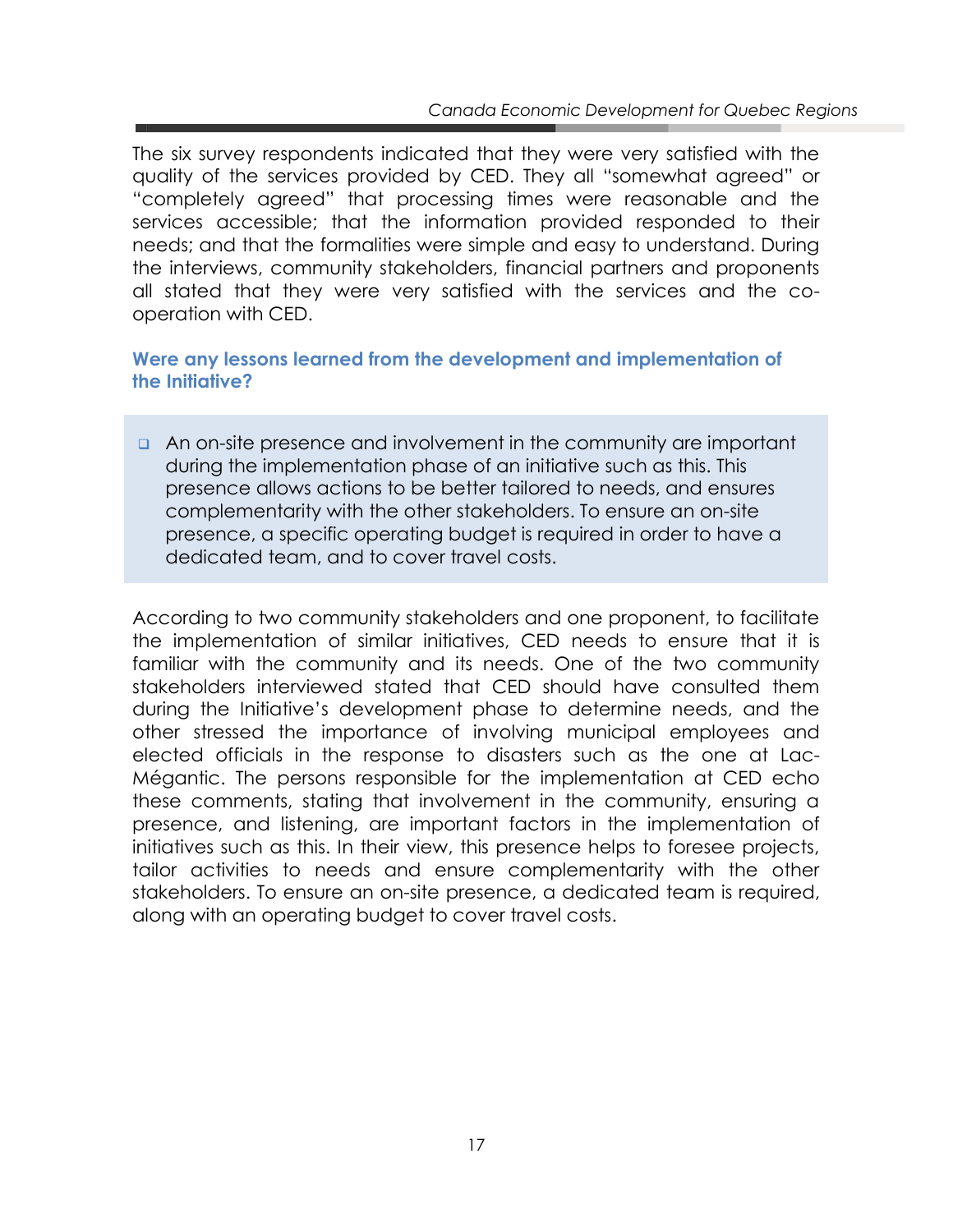### **6. Action Plan**

| <b>Recommendations</b>                                                                                                                                                                                                                   | <b>Management Response</b>                                                                                                                                                                                                                                                                                                                                                                                            | <b>Deadline</b>                                                                                                                                                                                          |
|------------------------------------------------------------------------------------------------------------------------------------------------------------------------------------------------------------------------------------------|-----------------------------------------------------------------------------------------------------------------------------------------------------------------------------------------------------------------------------------------------------------------------------------------------------------------------------------------------------------------------------------------------------------------------|----------------------------------------------------------------------------------------------------------------------------------------------------------------------------------------------------------|
| In order to be able to measure the<br>achievement of results in the summative<br>evaluation foreseen in 2021-2022, CED<br>should identify outcome targets for this<br>initiative. Also, CED should<br>systematically set targets for its | In the context of the new Policy on Results, the<br>results targets for future initiatives will be identified at<br>the design stage of initiatives to ensure consistency<br>with departmental outcomes and CED interventions.                                                                                                                                                                                        | Within new initiatives, the<br>new templates that are<br>prescribed for<br>Memorandum to Cabinet<br>and Treasury Board<br>submissions provide an<br>appendix for the results,<br>indicators and targets. |
| programs and initiatives as they are<br>created.                                                                                                                                                                                         | In addition, targets and indicators will be developed<br>for Chrysotile and Lac-Mégantic initiatives, in line<br>with the requirements of the Policy on Results.                                                                                                                                                                                                                                                      | June 30, 2018                                                                                                                                                                                            |
| Given the successful development and<br>implementation of this Initiative, CED<br>should plan an additional operating<br>budget to ensure the active presence<br>of a dedicated team on the ground for<br>future, similar initiatives.   | Within the context of initiatives aimed at supporting<br>communities experiencing major economic<br>development issues, CED recognizes that it needs to<br>pay particular attention when it comes to listening to<br>needs and working with stakeholders to ensure the<br>effectiveness of its activities. With this in mind,<br>dedicated resources should be planned to ensure an<br>active presence on the ground. | Ongoing                                                                                                                                                                                                  |

#### **Responsibility Centres Concerned**

- **Policy, Research and Programs Branch (PRPB)**
- **Business Development and Infrastructure Branch (BDI)**